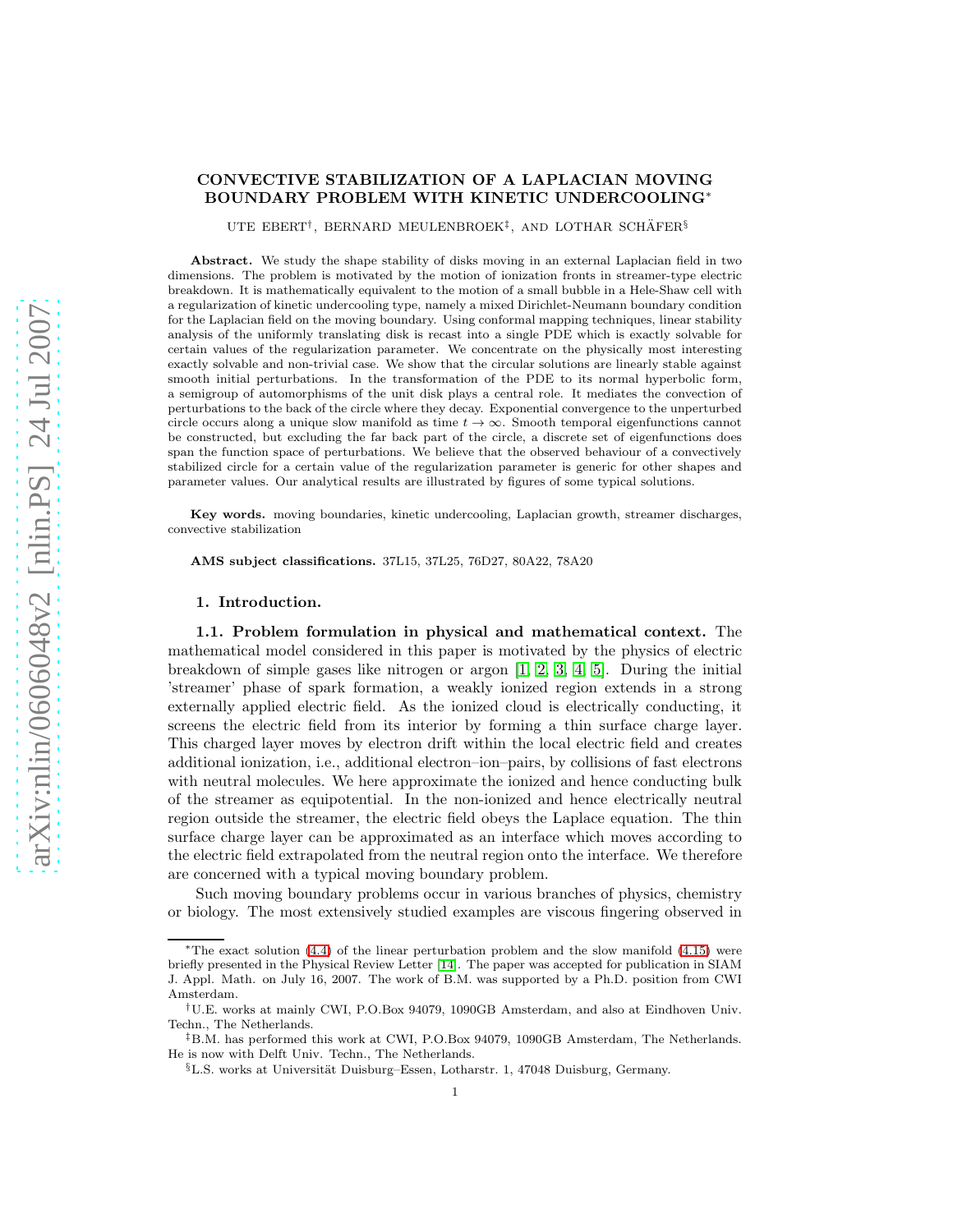two-fluid flows [\[6\]](#page-18-6) or the Stefan problem of solidification from an undercooled melt [\[7\]](#page-18-7). Other physical phenomena like the motion of voids in current carrying metal films [\[8\]](#page-18-8) lead to similar mathematical models [\[9\]](#page-18-9).

We here discuss the streamer model in two spatial dimensions, where in the simplest 'unregularized' version the basic equations coincide with those describing the motion of a small bubble in a liquid streaming through a Hele-Shaw cell [\[10,](#page-18-10) [11,](#page-18-11) [12,](#page-18-12) [13\]](#page-18-13), which is a special case of two fluid flow. The unregularized streamer model has been discussed in Ref. [\[4,](#page-18-3) [14\]](#page-18-5). Restriction to two dimensions in space allows us to use standard conformal mapping techniques [\[6,](#page-18-6) [15\]](#page-18-14) to reduce the moving boundary problem to the analysis of the time dependence of the conformal map that maps the unit disk to the exterior of the streamer.

It is well known that unregularized moving boundary problems of this type are mathematically ill posed [\[15\]](#page-18-14), in the sense that the moving interface generically develops cusps within finite time which leads to a breakdown of the model. To suppress such unphysical behavior, the models are regularized by imposing nontrivial boundary conditions on the interface. For viscous fingering typically some curvature correction to the interfacial energy is considered. For the streamer problem a mixed Dirichlet-Neumann boundary condition can be derived [\[14,](#page-18-5) [16\]](#page-18-15) by analyzing the variation of the electric potential across the screening layer. Such a boundary condition is well known from the Stefan problem, where it is termed 'kinetic undercooling'. It rarely has been considered for Hele-Shaw type problems. There are strong hints [\[15,](#page-18-14) [17,](#page-18-16) [18,](#page-18-17) [19\]](#page-18-18) but no clear proof that it suppresses cusp formation. In particular, it has been shown that an initially smooth interface stays smooth for some finite time interval.

Here we consider the linear stability of uniformly translating circles in a Laplacian potential  $\varphi$  that approaches a constant slope  $\varphi \propto x$  far from the circle; this means that the electric field  $\mathbf{E} = -\nabla \varphi$  is constant far from the circle. Though this field breaks radial symmetry, uniformly translating circles are exact solutions of the regularized problem [\[14\]](#page-18-5). But perturbations of these circles do not simply grow or decay locally as on a planar front or on circles in a radially symmetric force field [\[17,](#page-18-16) [18\]](#page-18-17), but they are also convected along the boundary; this convection turns out to be a determining part of the dynamics. Though physical streamers are elongated objects frequently connected to an electrode, the front part of a streamer is well approximated by a circular shape. Since it is this part that determines the dynamics, our analysis should be relevant also for more realistic shapes like fingers where no closed analytical solutions of the regularized uniformly translating shape are known [\[19\]](#page-18-18). In the sequel we will use the term 'streamer' to denote the translating circles, being aware that this is a slight abuse of the term.

1.2. Overview over content and structure of the paper. Regularization of the streamer model introduces some parameter  $\epsilon$  that measures the effective width of the interface relative to the typical size of the ionized region. The regularized problem allows for a class of solutions of the form of uniformly translating circles, and linear stability analysis of these solutions can be reduced to solving a single partial differential equation. For the special case  $\epsilon = 1$ , the general solution of this PDE can be found analytically, as we briefly discussed in [\[14\]](#page-18-5). The present paper is restricted to this special case as well.

The main results of the letter [\[14\]](#page-18-5) are the following: The dynamics of infinitesimal perturbations are governed by a subgroup of the automorphisms of the unit disk. Generically, these automorphisms convect the perturbations to the back of the moving body. Initially, perturbations might grow, but asymptotically for time  $t \to \infty$ , they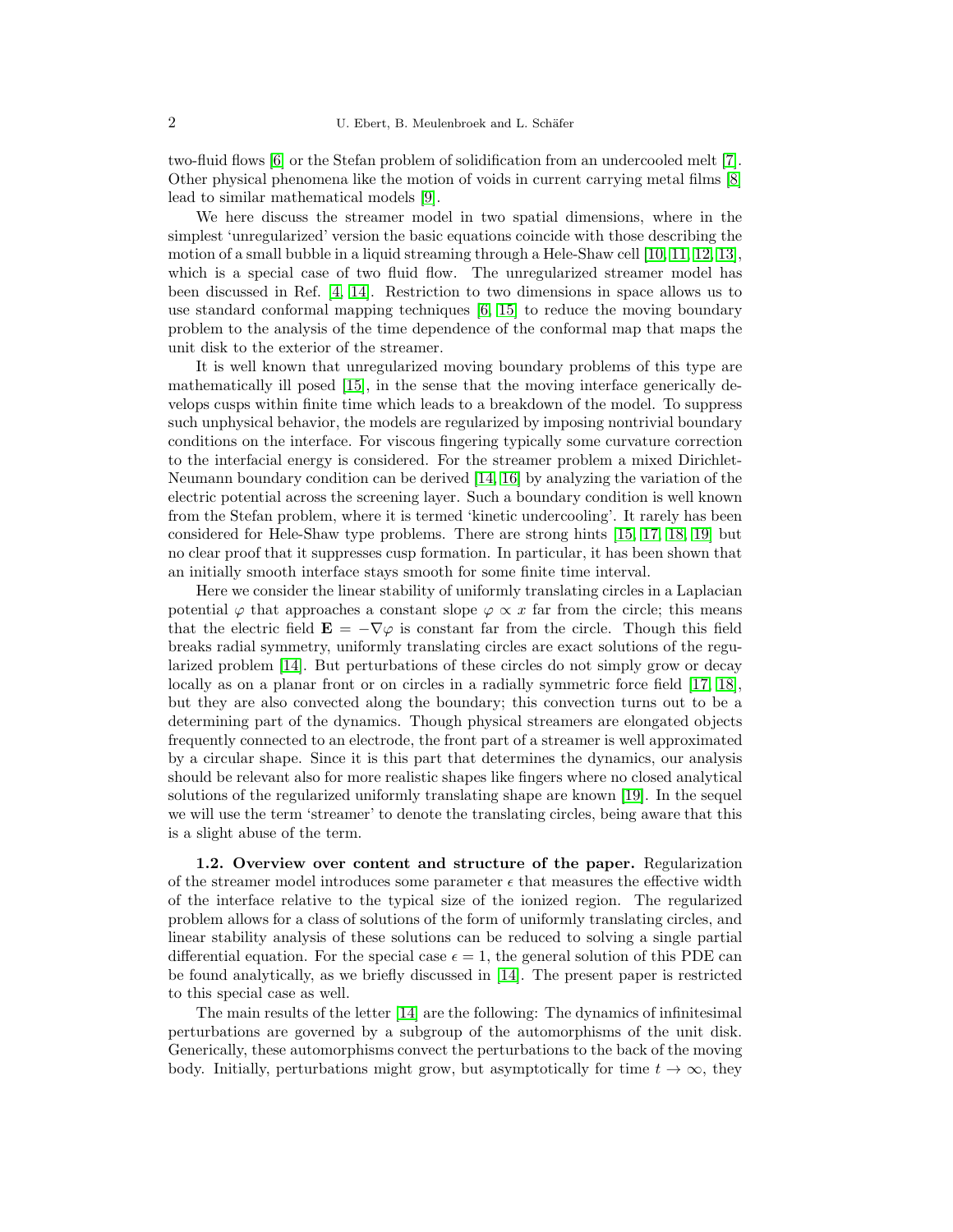decay exponentially. Furthermore, this final convergence back to the unperturbed circle follows some universal slow manifold.

The present paper contains a detailed derivation, discussion and extension of the results presented in the letter [\[14\]](#page-18-5). Furthermore, the analyticity and completeness of temporal eigenfunctions and the Fourier decomposition of perturbations are discussed, limit cases of the dynamics are worked out analytically and results are demonstrated in a set of figures.

In detail, the time evolution determined by a PDE is often analyzed in terms of temporal eigenfunctions. For the present problem in a space of functions representing smooth initial perturbations of the moving circle, no such eigenfunctions exist. They can only be constructed if we allow for singularities on the boundary. We here find that a subset of these functions with time dependence  $e^{-n\tau}$ ,  $n \in \mathbb{N}_0$ , is intimately related to the asymptotic convergence of the perturbations. These functions show singularities only at the backside of the circle, and the front part of any smooth perturbation can be expanded in this set of functions. The spatial domain of convergence of this expansion increases with time and asymptotically for  $t \to \infty$ , it covers almost the whole streamer. In this restricted sense these eigenfunctions form a complete set.

These results dealing with infinitesimal perturbations, of course, do not imply the asymptotic stability of the circular shape against finite perturbations. To solve this problem, the full nonlinear theory must be considered. Nevertheless, a first hint might be gained by considering the evolution of a finite perturbation under the linearized dynamics. Due to the conformal mapping involved, the absence of cusps under this evolution is not a completely trivial question. We here show that for a large range of smooth initial conditions, the shape of the streamer stays smooth under the linearized dynamics.

All the present work deals with the exactly solvable case  $\epsilon = 1$  whereas the physically most interesting case is  $\epsilon \ll 1$ . We, however, believe that the features we could identify explicitly for  $\epsilon = 1$ , are generic for all  $\epsilon > 0$ . In particular, the subgroup of automorphisms of the unit circle leads to the basic mechanism of convective stabilization, it is for all  $\epsilon > 0$  intimately related to the characteristic curves of the PDE, and it also governs the dynamics in another exactly solvable case, namely for  $\epsilon = \infty$ . Furthermore, it can be shown [\[20\]](#page-18-19) that the temporal eigenvalues  $\lambda_n(\epsilon)$  emerging from  $\lambda_n(1) = -n$ , stay negative for all  $\epsilon > 0$ , which also indicates that the circle might be asymptotically stable for arbitrary  $\epsilon > 0$ .

This paper is organized as follows. In Sect. [2](#page-2-0) we introduce the model, and the linear stability analysis of translating circles is carried through in Sect. [3.](#page-4-0) These two sections are extended versions of Ref. [\[14\]](#page-18-5). Analytical results based on the PDE of linear stability analysis are derived in Sect. [4,](#page-7-1) in particular, center of mass motion, internal motion, (non)analyticity and completeness of eigenfunctions, intermediate growth and asymptotic decay of perturbations, Fourier representation and motion of nonanalytical points in the complex plane of the conformal map. These dynamic features are illustrated by explicit examples in Sect. [5.](#page-13-0) The appendix contains a discussion of the case  $\epsilon = \infty$ .

## <span id="page-2-0"></span>2. Physical model and conformal mapping approach.

2.1. The model. We assume the ionized bulk of the streamer to be a compact, simply connected domain  $\bar{\mathcal{D}}_i$  of the  $(x, y)$ -plane. Outside the streamer, i.e. in the open domain  $\mathcal{D}_n$ , there are no charges and the electric potential obeys the Laplace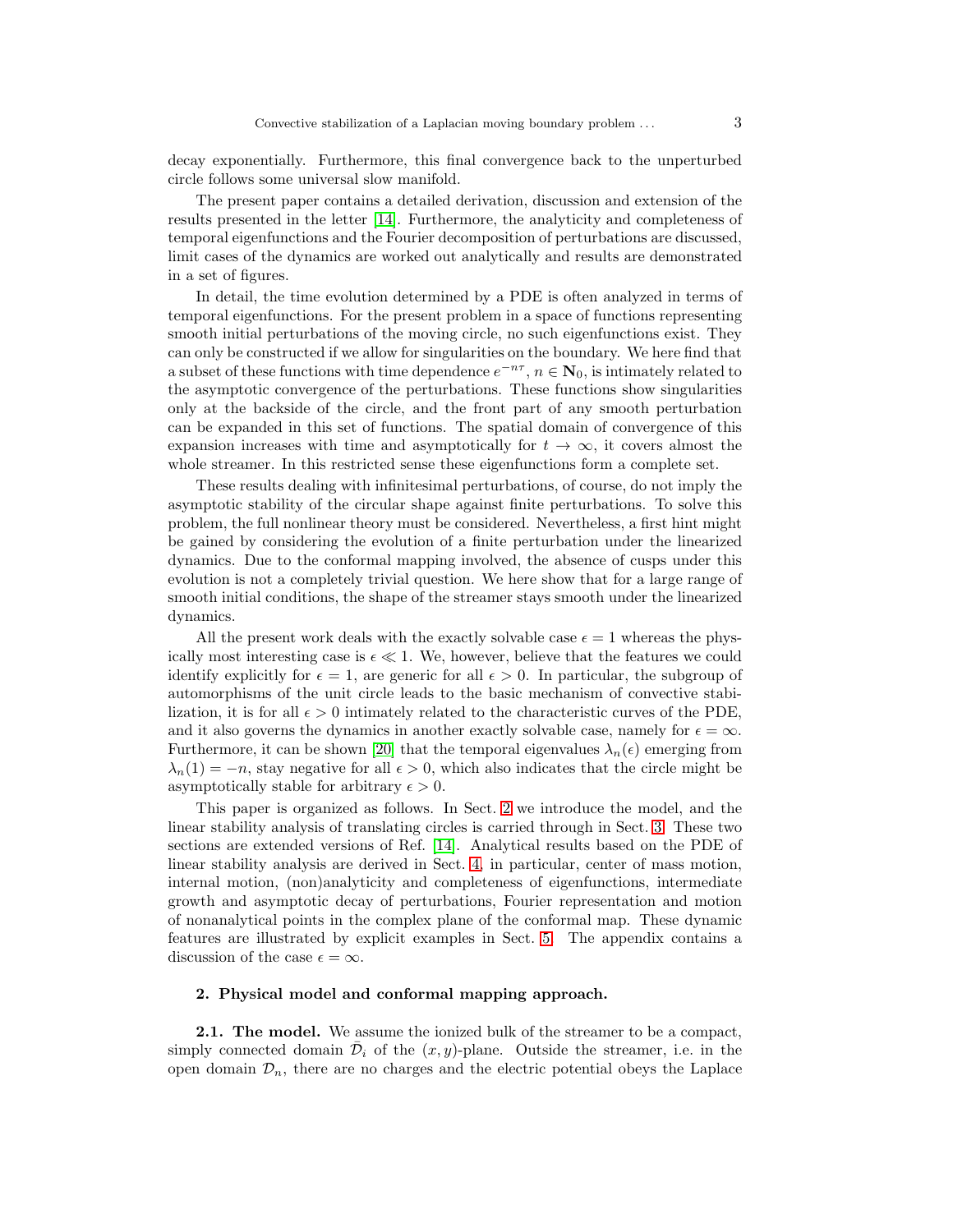

<span id="page-3-2"></span>FIG. 2.1. Geometry of the streamer model,  $\vec{E}$  is the constant far field.

equation

(2.1) 
$$
\Delta \varphi = 0 \quad \text{for } (x, y) \in \mathcal{D}_n.
$$

The streamer moves in an external electric field that becomes homogeneous far from the ionized body; therefore the electric potential  $\varphi$  at infinity obeys the boundary condition

(2.2) 
$$
\varphi \to E_0 x + \text{const} \quad \text{for } \sqrt{x^2 + y^2} \to \infty.
$$

This condition excludes a contribution to  $\varphi$  diverging as  $\ln(x^2 + y^2)$  which implies that the total charge due to the sum of all electrons and ions vanishes within  $\bar{\mathcal{D}}_i$  and that the far field has the form

<span id="page-3-3"></span><span id="page-3-1"></span>
$$
\vec{E} = -\nabla \varphi \rightarrow -E_0 \hat{\mathbf{x}} \,,
$$

where  $\hat{\mathbf{x}}$  is the unit vector in x-direction. On the surface of the streamer we impose the boundary condition

$$
\varphi = \ell \; \hat{\mathbf{n}} \cdot \nabla \varphi \,,
$$

where  $\hat{\mathbf{n}}$  is the unit vector normal to the surface pointing into  $\mathcal{D}_n$ . Here as well as in Eq. [\(2.4\)](#page-3-0) below it is understood that the surface is approached from  $\mathcal{D}_n$ . As mentioned in the introduction, this boundary condition results from the analysis of the variation of the potential across the interface, and the length parameter  $\ell$  can be interpreted as the effective thickness of the screening layer. The case  $\ell = 0$  corresponds to the unregularized case with a pure Dirichlet condition on the moving boundary. Dynamics is introduced via the relation

<span id="page-3-0"></span>
$$
(2.4) \t\t v_n = \hat{n} \cdot \nabla \varphi \,,
$$

which holds on the boundary and determines its normal velocity  $v_n$ . This defines our model. For further discussion of its physical background, we refer to  $[1, 2, 3, 4, 5, 16]$  $[1, 2, 3, 4, 5, 16]$  $[1, 2, 3, 4, 5, 16]$  $[1, 2, 3, 4, 5, 16]$  $[1, 2, 3, 4, 5, 16]$  $[1, 2, 3, 4, 5, 16]$ .

Now obviously,  $E_0$  can be absorbed into a rescaling of the potential  $\varphi$  and of the time scale inherent in the velocity  $v_n$ , therefore henceforth we take  $E_0 = 1$ . Clearly the model defined here is most similar to a model of the motion of a small bubble in a Hele-Shaw cell [\[11,](#page-18-11) [12\]](#page-18-12), except that the boundary condition [\(2.3\)](#page-3-1) is of the form of a kinetic undercooling condition [\[17,](#page-18-16) [18\]](#page-18-17).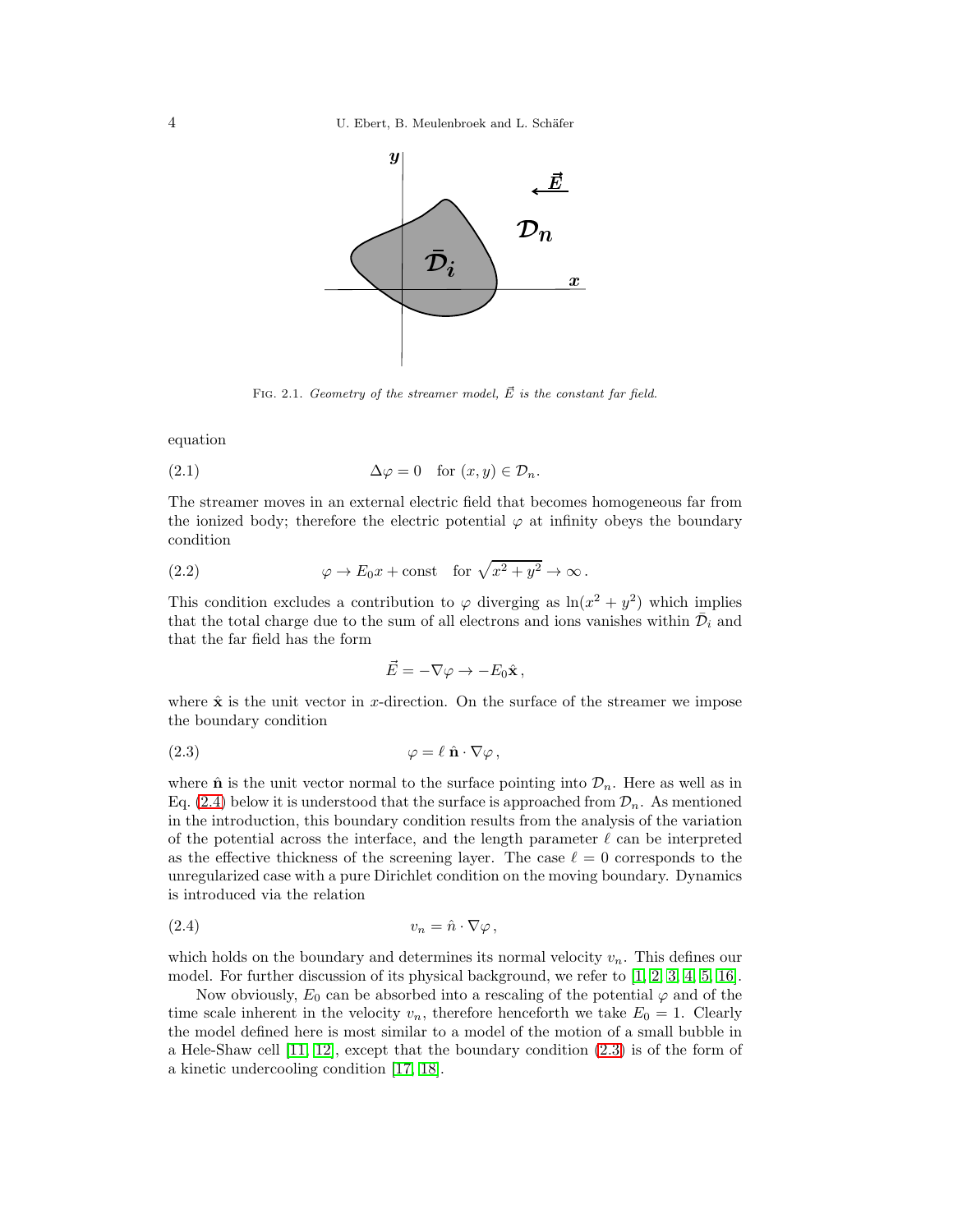2.2. Conformal mapping. A standard approach to such moving boundary problems proceeds by conformal mapping [\[6,](#page-18-6) [14\]](#page-18-5). We identify the  $(x, y)$ -plane with the closed complex plane  $z = x+iy$ , and we define a conformal map  $f(\omega, t)$  that maps the unit disk  $\mathcal{U}_{\omega}$  in the  $\omega$ -plane to  $\mathcal{D}_n$  in the z-plane, with  $\omega = 0$  being mapped on  $z = \infty$ 

<span id="page-4-1"></span>(2.5) 
$$
z = f(\omega, t) = \frac{a_{-1}(t)}{\omega} + \hat{f}(\omega, t), \quad a_{-1}(t) > 0.
$$

Here the function  $\hat{f}$  is holomorphic for  $\omega \in \mathcal{U}_{\omega}$ , and we assume that the derivatives  $\partial^n_\omega$  of all orders n exist on the unit circle  $\partial \mathcal{U}_\omega$ . This restricts our analysis to smooth boundaries of the streamer. (Weaker assumptions on boundary behavior briefly will be discussed in Sect. [4.8.](#page-12-0)) We recall that the closed physical boundary can now be retrieved as  $x_{\alpha}(t) = \Re f(e^{i\alpha}, t)$  and  $y_{\alpha}(t) = \Im f(e^{i\alpha}, t)$  where the interface parametrization with the real variable  $\alpha \in [0, 2\pi]$  is fixed by the conformal map.

By virtue of Eq. [\(2.1\)](#page-3-2), the potential  $\varphi$  restricted to  $\mathcal{D}_n$  is a harmonic function, therefore it is the real part of some analytic function  $\Phi(z, t)$ , which under the conformal map [\(2.5\)](#page-4-1) transforms into

(2.6) 
$$
\Phi(\omega, t) = \tilde{\Phi}(f(\omega, t)) = \frac{a_{-1}(t)}{\omega} + \hat{\Phi}(\omega, t).
$$

Here the holomorphic function  $\ddot{\Phi}$  obeys the same conditions as  $\hat{f}$  above. The pole results from the boundary condition [\(2.2\)](#page-3-3) with  $E_0 = 1$ , and [\(2.5\)](#page-4-1).

<span id="page-4-2"></span>Conditions [\(2.3\)](#page-3-1) and [\(2.4\)](#page-3-0) take the form

(2.7) 
$$
|\omega \partial_{\omega} f| \Re[\Phi] = -\ell \Re[\omega \partial_{\omega} \Phi] \text{ for } \omega \in \partial \mathcal{U}_{\omega},
$$

(2.8) 
$$
\Re\left[\frac{\partial_t f}{\omega \partial_\omega f}\right] = \frac{\Re[\omega \partial_\omega \Phi]}{|\omega \partial_\omega f|^2} \quad \text{for } \omega \in \partial \mathcal{U}_\omega.
$$

<span id="page-4-0"></span>Eqs.  $(2.5) - (2.8)$  $(2.5) - (2.8)$  form the starting point of our analysis.

## 3. Linear stability analysis of translating circles.

3.1. Uniformly translating circles. A simple solution of Eqs. [\(2.7\)](#page-4-2), [\(2.8\)](#page-4-2) takes the form

<span id="page-4-3"></span>(3.1) 
$$
\begin{cases} f^{(0)}(\omega, t) = \frac{R}{\omega} + \frac{2R}{R+\ell} t, \\ \Phi^{(0)}(\omega, t) = R \left[ \frac{1}{\omega} - \frac{R-\ell}{R+\ell} \omega \right] \end{cases}
$$

In physical coordinates x and y, it describes circles of radius  $R > 0$  centered at  $x(t) = v_0 t$  and moving with velocity  $v_0 = 2R/(R+\ell)$  in direction  $\hat{\mathbf{x}}$ . Thus the point  $\omega = 1$  maps to a point at the front and the point  $\omega = -1$  maps to a point at the back of the streamer. These points will play a crucial role in our analysis.

.

We note that the one-parameter family  $(3.1)$  of solutions parametrized by R, that is found in the regularized model, is a subset of the two-parameter family found in the unregularized case  $\ell = 0$ . As is well known, for  $\ell = 0$  all ellipses with one axis parallel to  $\hat{\mathbf{x}}$  are uniformly translating solutions [\[10\]](#page-18-10).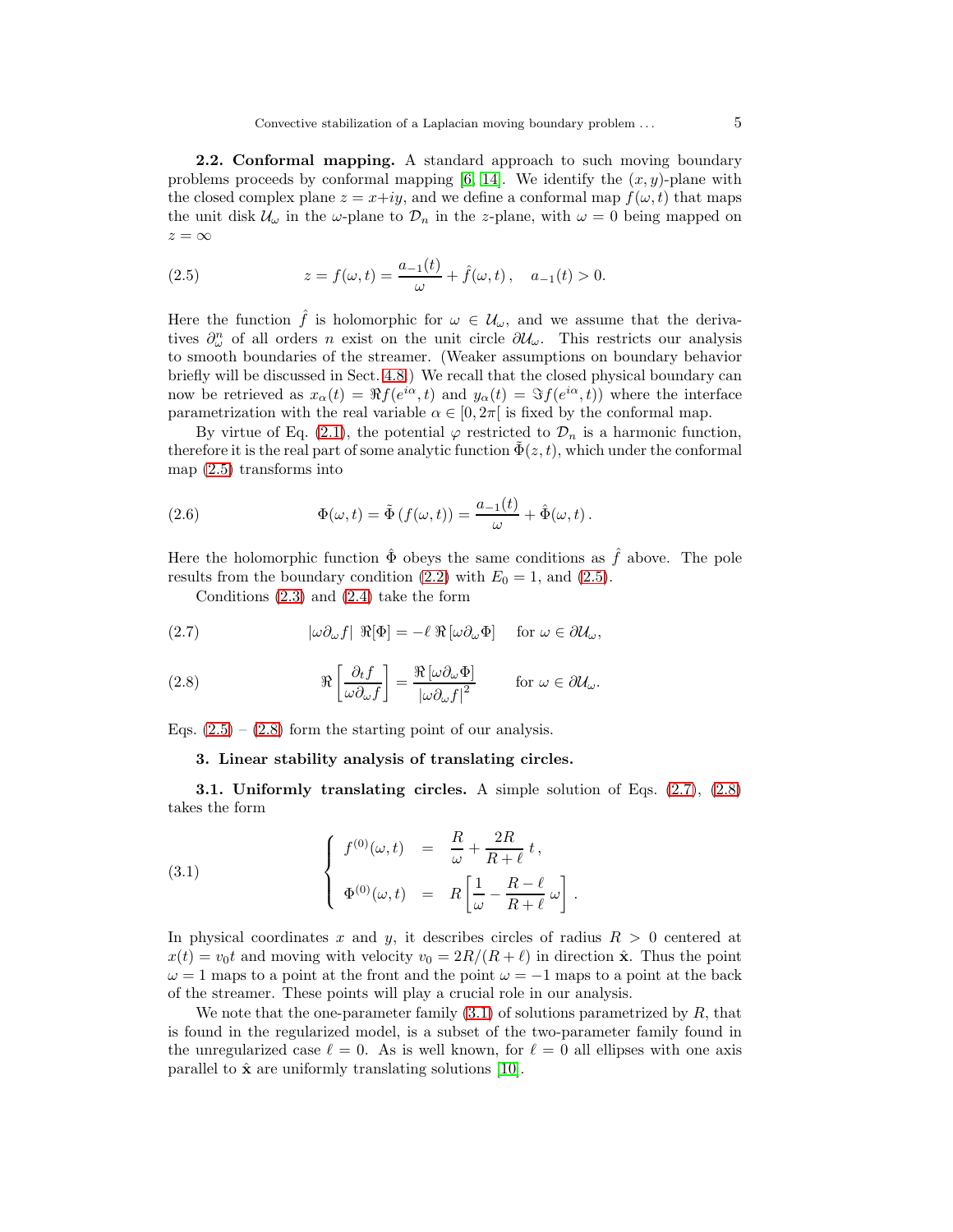3.2. Derivation of the operator  $\mathcal{L}_{\epsilon}$  for linear stability analysis. We now derive the equation governing the evolution of infinitesimal perturbations of the circles  $(3.1)$ . In general, the parameter R can become time dependent. We use the ansatz

<span id="page-5-0"></span>(3.2) 
$$
\begin{cases}\nf(\omega, t) = \frac{R(t)}{\omega} + x(t) + \eta \beta(\omega, t), \\
\Phi(\omega, t) = R(t) \left[ \frac{1}{\omega} - \frac{R(t) - \ell}{R(t) + \ell} \omega + \eta \chi(\omega, t) \right], \\
\partial_t x(t) = \frac{2R(t)}{R(t) + \ell}, \quad R(t) > 0,\n\end{cases}
$$

where  $\beta$  and  $\chi$  are holomorphic functions of  $\omega$  and where  $\eta$  is a small parameter. However, working to first order in  $\eta$  it is found that R stays constant. This results from the fact that the dynamics embodied in Eq. [\(2.8\)](#page-4-2) strictly conserves the area  $|\bar{\mathcal{D}}_i|$ of the streamer, which in this context is the equivalent to the temporal conservation of the zero order Richardson moment [\[13,](#page-18-13) [15,](#page-18-14) [21\]](#page-18-20), but integrated over the complement of  $\mathcal{D}_n$ . In terms of the mapping f, the conserved area  $|\bar{\mathcal{D}}_i|$  can be written as

(3.3)  
\n
$$
|\bar{\mathcal{D}}_i| = \left| \int_0^{2\pi} d\alpha \left( \Re \left[ f(e^{i\alpha}, t) \right] - x(t) \right) \partial_\alpha \Im \left[ f(e^{i\alpha}, t) \right] \right|
$$
\n
$$
= \pi R^2(t) - \eta^2 \int_0^{2\pi} d\alpha \Re \left[ \beta(e^{i\alpha}, t) \right] \partial_\alpha \Im \left[ \beta(e^{i\alpha}, t) \right].
$$

Now introducing the time independent length  $R_0$  through  $|\bar{\mathcal{D}}_i| = \pi R_0^2$ , we find  $R(t) = R_0^2$ .  $R_0+\mathcal{O}(\eta^2)$ , which proves that R is time independent within linear perturbation theory. In the sequel we will use  $R_0$  as our length scale, introducing

(3.4) 
$$
\epsilon = \frac{\ell}{R_0} \quad \text{and} \quad \tau = \frac{2}{1 + \epsilon} \frac{t}{R_0},
$$

and rescaling f and  $\Phi$  by factors  $1/R_0$ . We note that within a dimensionless time interval  $\tau$  of order unity, the streamer moves a distance of the order of its size.

With the thus simplified ansatz  $(3.2)$ , Eqs.  $(2.7)$  and  $(2.8)$  evaluated to first order in  $\eta$  take the form

(3.5) 
$$
\begin{cases} \Re \left[ \omega (\partial_{\omega} - \partial_{\tau}) \beta - \frac{1 + \epsilon}{2} \omega \partial_{\omega} \chi \right] = 0, \\ \Re \left[ \epsilon (\omega^2 + 1) \omega \partial_{\omega} \beta - (1 + \epsilon)(1 + \epsilon \omega \partial_{\omega}) \chi \right] = 0, \end{cases}
$$
 for  $\omega \in \partial \mathcal{U}_{\omega}$ .

Since  $\beta$  and  $\chi$  are holomorphic for  $\omega \in \mathcal{U}_{\omega}$ , these equations imply

(3.6) 
$$
\begin{cases} \omega(\partial_{\omega} - \partial_{\tau})\beta - \frac{1+\epsilon}{2}\omega\partial_{\omega}\chi = 0, \\ \epsilon(\omega^2 + 1)\omega\partial_{\omega}\beta - (1+\epsilon)(1+\epsilon\omega\partial_{\omega})\chi = ia(t), \end{cases}
$$
 for  $\omega \in \mathcal{U}_{\omega}$ ,

where  $a(t)$  is some real function of time.  $\chi$  is eliminated by substituting the expressions for  $\partial_{\omega}\chi$  and  $\partial_{\omega}^2\chi$  from the first equation and its derivative into the second equation differentiated with respect to  $\omega$ . This yields

<span id="page-5-1"></span>
$$
(3.7) \t\t \t\t \mathcal{L}_{\epsilon}\beta = 0 \t\t,
$$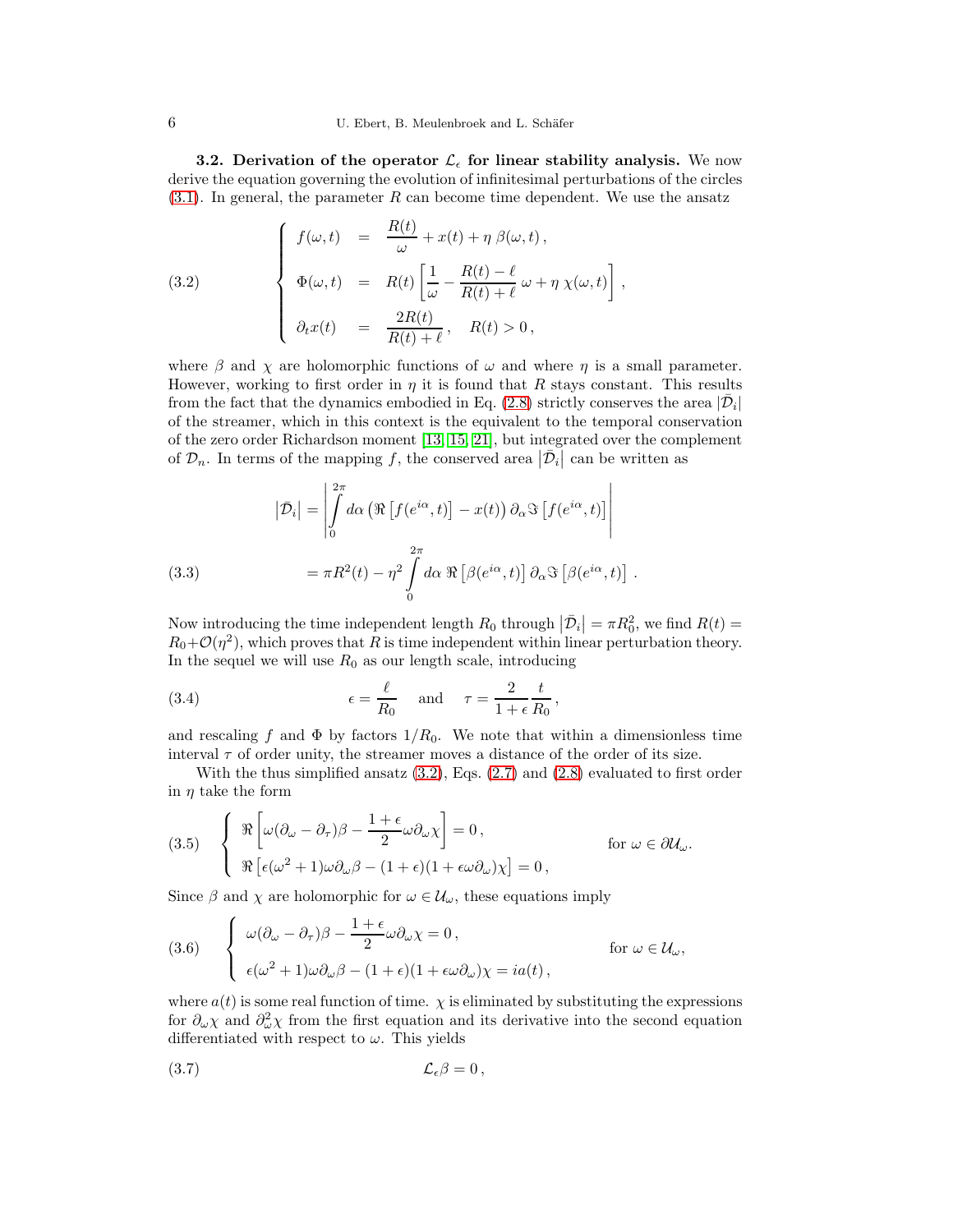where  $\mathcal{L}_{\epsilon}$  is the operator

(3.8) 
$$
\mathcal{L}_{\epsilon} = \frac{\epsilon}{2} \partial_{\omega} (\omega^2 - 1) \omega \partial_{\omega} + \epsilon \omega \partial_{\omega} \partial_{\tau} + (1 + \epsilon) \partial_{\tau} - \partial_{\omega}.
$$

3.3. Normal form of  $\mathcal{L}_{\epsilon}$  and induced automorphisms of the unit disk. It is instructive to transform  $\mathcal{L}_{\epsilon}$  to the normal form of a hyperbolic differential operator. We introduce

<span id="page-6-2"></span>
$$
(3.9) \t\t T = \tanh\frac{\tau}{2},
$$

mapping the time interval  $\tau \in [0,\infty)$  to  $T \in [0,1]$ , and

<span id="page-6-0"></span>
$$
\zeta = \frac{\omega + T}{1 + \omega T},
$$

to find

<span id="page-6-1"></span>(3.11) 
$$
\mathcal{L}_{\epsilon} = \epsilon h(\zeta, T) \partial_T \partial_{\zeta} + \frac{\partial h(\zeta, T)}{\partial T} \partial_{\zeta} + (1 + \epsilon) \partial_T,
$$

(3.12) 
$$
h(\zeta, T) = \frac{\omega}{\partial_{\zeta}\omega} = \frac{(\zeta - T)(1 - T\zeta)}{1 - T^2}.
$$

This identifies the manifolds  $T = \text{const}$  or  $\zeta = \text{const}$  as the characteristic manifolds of our problem for all  $\epsilon \neq 0$ .

As function of the 'time-like' parameter T,  $0 \leq T < 1$ , the transformation  $\zeta =$  $\zeta(\omega, T)$  in Eq. [\(3.10\)](#page-6-0) represents a semigroup of automorphisms of the unit disk, with fixed points

$$
\zeta = \omega = \pm 1.
$$

For  $T\rightarrow 1$ , corresponding to  $\tau\rightarrow\infty$ , all points  $\omega\neq -1$  are mapped into  $\zeta = +1$ , so that the large time behavior of any perturbation is governed by this attractive fixed point.

**3.4.** Analytical solutions of Eq.  $(3.7)$  for special values of  $\epsilon$ . The general solution of Eq. [\(3.7\)](#page-5-1) can be found analytically for the special values  $\epsilon = 0$ ,  $\epsilon = \pm 1$ and  $\epsilon = \infty$ . In the unregularized case  $\epsilon = 0$ , evidently any function

$$
\beta(\omega,\tau)=\tilde{\beta}(\omega+\tau)
$$

is a solution, and any singularity of  $\tilde{\beta}$  found in the strip

$$
0 < \Re[\omega] < \infty, \quad -1 \leq \Im[\omega] \leq 1
$$

will lead to a breakdown of perturbation theory within finite time. This is the fingerprint of the ill-posedness of the problem for  $\epsilon = 0$ .

For  $\epsilon = -1$ ,  $\beta(\omega, \tau)$  generically for all  $\tau > 0$  has a logarithmic singularity at  $\omega = -T(\tau)$ . We recall that negative values of  $\epsilon = \ell/R_0$  imply negative thickness of the screening layer and thus are of no physical interest.

The case  $\epsilon = +1$  is discussed in detail in the remainder of the paper. Though a regularization length  $\ell$  identical to the object size  $R_0$  is somewhat artificial, it is accessible to rigorous analytical treatment and, as explained in Section 1.2, we expect it to reveal generic features of the behavior for all  $\epsilon > 0$ .

This is supported by the results for  $\epsilon = \infty$  which show essentially the same features as the results for  $\epsilon = 1$  below. Though the limit  $\epsilon \to \infty$  is physically absurd when applied to streamers, it is worth studying with respect to the properties of the operator  $\mathcal{L}_{\epsilon}$ , and we present a short discussion in the appendix.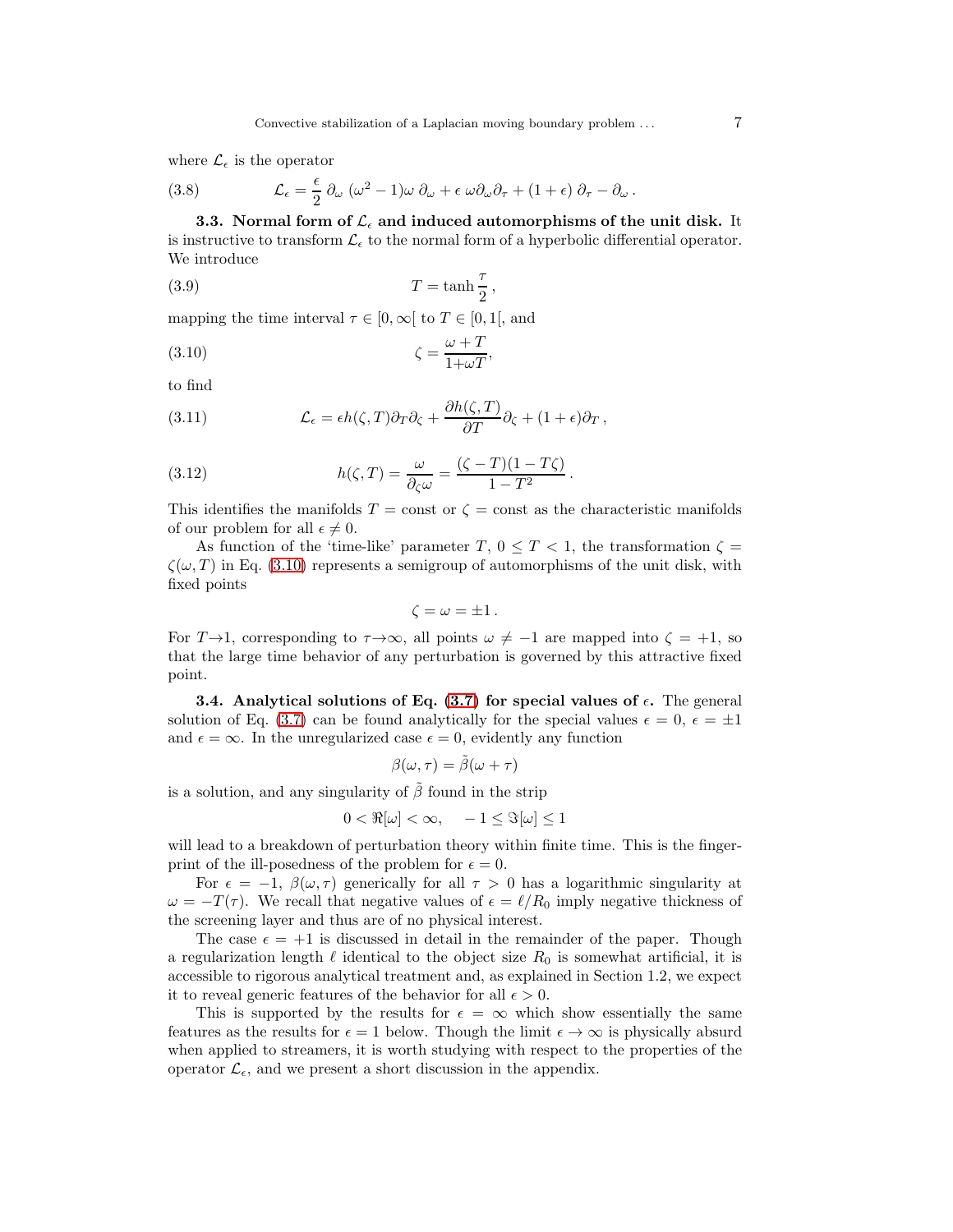## <span id="page-7-1"></span>4. Strong screening: analytical results for  $\epsilon = 1$ .

4.1. Analytical solution of the general initial value problem. With the form [\(3.11\)](#page-6-1) of  $\mathcal{L}_{\epsilon}$ , the PDE [\(3.7\)](#page-5-1) for  $\epsilon = 1$  reduces to

(4.1) 
$$
\partial_T \left( 2 + h(\zeta, T) \partial_\zeta \right) \beta = 0,
$$

showing that the function

(4.2) 
$$
G(\zeta) = (2 + h(\zeta, T)\partial_{\zeta}) \beta
$$

is independent of T. To determine  $\beta$ , we use Eq. [\(3.12\)](#page-6-1):  $h(\zeta, T) = \omega/\partial_{\zeta}\omega$  to find

<span id="page-7-4"></span>(4.3) 
$$
(2 + \omega \partial_{\omega}) \beta(\omega, \tau) = G(\zeta), \qquad \zeta = \zeta(\omega, T(\tau)).
$$

The solution regular at  $\omega = 0$  takes the form

<span id="page-7-0"></span>(4.4) 
$$
\beta(\omega,\tau) = \int_{0}^{\omega} \frac{x \, dx}{\omega^2} \, G\left(\frac{x + T(\tau)}{1 + xT(\tau)}\right) \, .
$$

A second independent solution is singular in  $\omega = 0$ :

(4.5) 
$$
\beta_{\rm sing}(\omega,\tau) \equiv \frac{1}{\omega^2}.
$$

The function  $G$  in the regular solution  $(4.4)$  is determined by the initial condition  $\beta(\omega, 0)$  through

<span id="page-7-2"></span>(4.6) 
$$
G(\omega) = (2 + \omega \partial_{\omega}) \beta(\omega, 0).
$$

It thus is holomorphic for  $\omega$  in the unit disk  $\mathcal{U}_{\omega}$  and all derivatives exist on  $\partial \mathcal{U}_{\omega}$ , since we assume the initial surface to be smooth. Eq. [\(4.4\)](#page-7-0) then shows that  $\beta(\omega, \tau)$  inherits these properties for all  $\tau < \infty$ .

4.2. Automorphism of unit disk and a bound on the perturbation. It is now clear that the automorphisms  $\zeta(\omega, T)$  of  $\mathcal{U}_{\omega}$  from Eq. [\(3.12\)](#page-6-1) contain the basic dynamics and, as shown in the appendix, this also holds for  $\epsilon = \infty$ . This is to be contrasted to the unregularized case  $\epsilon = 0$ , where the dynamics amounts to a translation of the unit disk. With the present dynamics, in the course of time larger and larger parts  $\mathcal{U}(\delta)$  of the unit disk  $\mathcal{U}_{\omega}$  are mapped to an arbitrarily small neighbourhood  $|\zeta - 1| < \delta$  of the attractive fixed point  $\zeta = 1$ . According to Eqs. [\(4.4\)](#page-7-0) and [\(4.6\)](#page-7-2), the initial condition in the neighbourhood  $|\omega - 1| < \delta$  then determines the evolution of  $\beta(\omega, \tau)$  in all  $\mathcal{U}(\delta)$ . As a consequence, any pronounced structure found initially near  $\omega_0$ ,  $|\omega_0 - 1| > \delta$ , is convected towards  $\omega = -1$ . Quantitatively this behavior is embodied in Eq. [\(4.17\)](#page-9-1) below, and explicit examples will be presented in section [5,](#page-13-0) see, in particular, figure [5.4](#page-17-0)b.

<span id="page-7-3"></span>For the further discussion we normalize  $G(\omega)$  so that

(4.7) 
$$
\max_{|\omega|=1} |G(\omega)| = 1.
$$

Eqs. [\(4.4\)](#page-7-0), [\(4.7\)](#page-7-3) yield a bound on  $\beta(\omega, \tau)$ :

(4.8) 
$$
|\beta(\omega, \tau)| \le \frac{1}{2}; \quad |\omega| \le 1, \quad 0 \le T \le 1.
$$

Thus the perturbation can shift the position of the streamer at most by  $\eta/2$ , and therefore it cannot affect the asymptotic velocity of the propagation.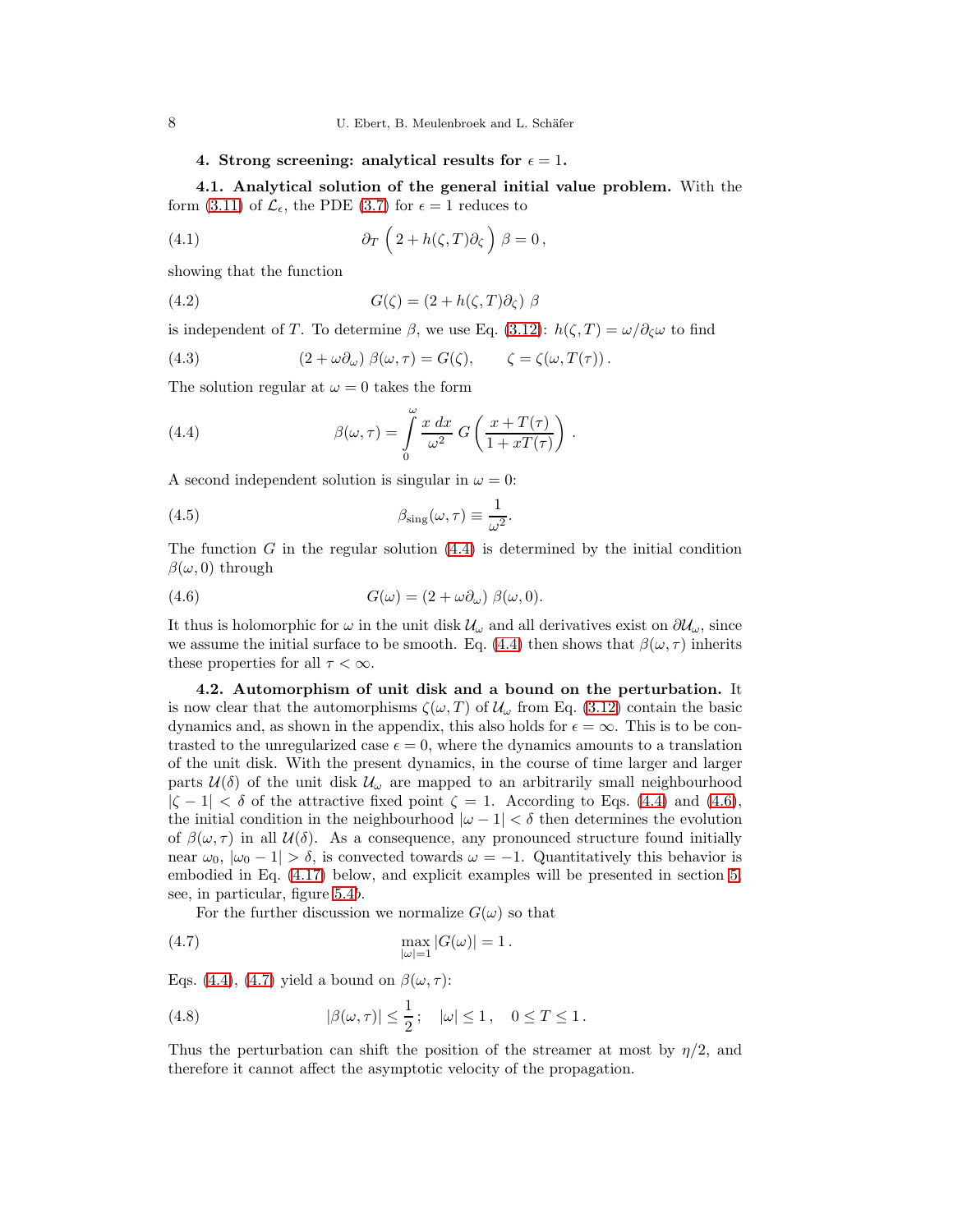**4.3. Center of mass motion for**  $0 \leq \tau < \infty$ . In precise terms the position of the streamer can be defined as the center of mass

<span id="page-8-0"></span>(4.9) 
$$
z_{\text{cm}} = x_{\text{cm}} + iy_{\text{cm}} = \frac{1}{|\bar{\mathcal{D}}_i|} \int_{\mathcal{D}_i} dx \, dy \, (x + iy),
$$

where the integral is related to the first order Richardson moment. Evaluating Eqs. [\(4.9\)](#page-8-0) and [\(4.4\)](#page-7-0), we find to first order in  $\eta$ 

<span id="page-8-1"></span>
$$
(4.10) \t\t\t z_{\rm cm} = \tau + \eta \beta(0, \tau),
$$

(4.11) 
$$
\beta(0,\tau) = \frac{G(T(\tau))}{2}.
$$

Here  $\tau$  is the uniform translation of the unperturbed circle. The additional center of mass motion [\(4.11\)](#page-8-1) for all times is explicitly given by the initial condition  $\beta(\omega, 0)$ through Eq. [\(4.6\)](#page-7-2) and the transformed time variable  $T(\tau)$  from Eq. [\(3.9\)](#page-6-2); for  $\tau \to \infty$ , it approaches  $\beta(0, \tau) \rightarrow G(1)/2$ .

4.4. Internal motion: convergence along a universal slow manifold for  $\tau \to \infty$ . We now concentrate on the perturbation of the circular shape, given by

(4.12) 
$$
\tilde{\beta}(\omega,\tau) = \beta(\omega,\tau) - \beta(0,\tau).
$$

The explicit expression

<span id="page-8-2"></span>(4.13) 
$$
\tilde{\beta}(\omega,\tau) = \int_{0}^{1} d\rho \, \rho \left[ G \left( \frac{\rho \omega + T}{1 + \rho \omega T} \right) - G(T) \right]
$$

yields

(4.14) 
$$
\lim_{\tau \to \infty} \tilde{\beta}(\omega, \tau) = 0
$$

for arbitrary  $G$ , i.e. for arbitrary initial condition  $(4.6)$ . Thus the shape perturbation converges to zero as  $\tau \to \infty$ , and the circular shape is linearly stable.

We note that this holds despite the fact that the limits  $\omega \to -1$  and  $\tau \to \infty$ , (i.e.  $T \rightarrow 1$ , do not commute

<span id="page-8-3"></span>
$$
\lim_{T \to 1} \lim_{\omega \to -1} G(\zeta(\omega, T)) = G(-1),
$$
  

$$
\lim_{\omega \to -1} \lim_{T \to 1} G(\zeta(\omega, T)) = G(+1).
$$

This peculiar behavior near the backside of the streamer, at  $\omega = -1$ , shows up only in the rate of convergence.

Investigating the rate of convergence for  $\tau \to \infty$ , we first exclude a neighborhood of  $\omega = -1$  and expand G in the integral [\(4.13\)](#page-8-2) as

$$
G\left(\frac{\rho\omega+T}{1+\rho\omega T}\right) = G(T) + (1 - T^2) \frac{\rho\omega}{1+\rho\omega T} G'(T) + \mathcal{O}(1 - T^2)^2,
$$
  
where  $G'(\omega) = \partial_{\omega}G(\omega)$ .

With

$$
1 - T^2 = 4e^{-\tau} + \mathcal{O}(e^{-2\tau}),
$$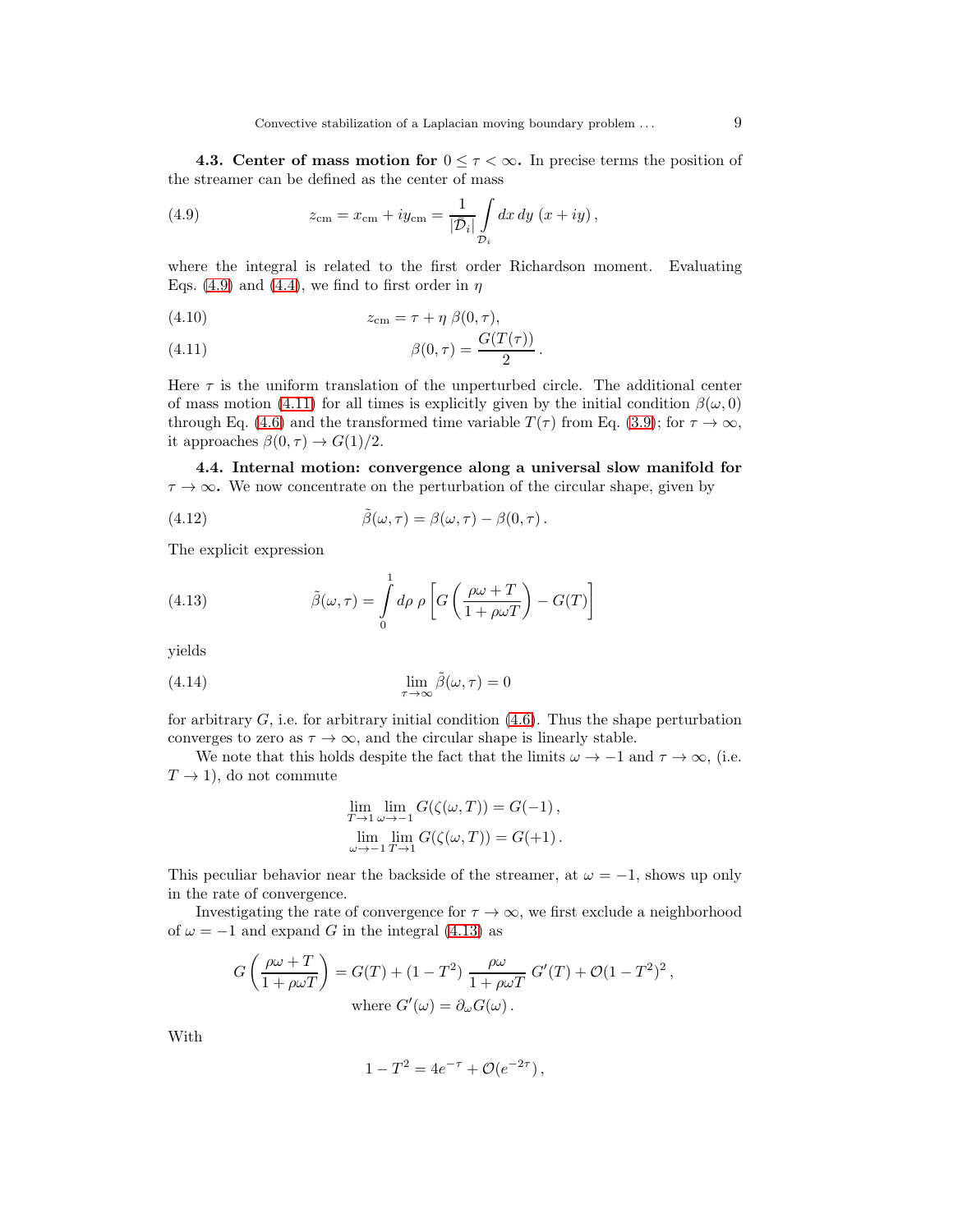the integral yields

<span id="page-9-0"></span>(4.15) 
$$
\frac{\tilde{\beta}(\omega,\tau)}{G'(1)} = \frac{4}{\omega^2} \left[ \ln(1+\omega) - \omega + \frac{\omega^2}{2} \right] e^{-\tau} + \mathcal{O}(e^{-2\tau}),
$$

valid for

<span id="page-9-2"></span>
$$
|1+\omega| \gg |\omega|e^{-\tau}.
$$

Thus outside the immediate neighborhood of  $\omega = -1$ , the shape for all smooth initial conditions with  $G'(1) \neq 0$  convergences exponentially in time as  $e^{-\tau}$  along a universal path in function space, given in Eq.  $(4.15)$ . For  $G'(1) = 0$  the first non-vanishing term in the expansion of G dominates the convergence.

To analyze the neighbourhood of  $\omega = -1$  we take the limit  $\tau \to \infty$ , with

$$
(4.16) \t\t s = (1 + \omega)e^{\tau}
$$

fixed. We find

<span id="page-9-1"></span>
$$
\frac{\tilde{\beta}(\omega,\tau)}{G'(1)} = 4(\ln(2+s) - \tau) e^{-\tau}
$$
  
+ 
$$
\left\{ 2G'(1) + 4\ln\left(\frac{2+s}{4}\right) \left( G'\left(\frac{s-2}{s+2}\right) - G'(1) \right) + (2+s)\left( G(1) - G\left(\frac{s-2}{s+2}\right) \right) - 4 \int_{0}^{4/(2+s)} dy \ln y G''(1-y) \right\} \frac{e^{-\tau}}{G'(1)}
$$
  
(4.17) +  $\mathcal{O}\left(\tau e^{-2\tau}\right)$ .

In terms of  $\omega$ , the first contribution on the r.h.s. takes the form

$$
4\left(\ln(2+s)-\tau\right)e^{-\tau} = 4e^{-\tau}\ln\left(2e^{-\tau} + 1 + \omega\right) ,
$$

which shows that a logarithmic cut of  $\tilde{\beta}(\omega, \tau)$  reaches  $\omega = -1$  for  $\tau \to \infty$ , but with a prefactor vanishing exponentially in that limit. We thus have found a week anomaly of the asymptotic relaxation near  $\omega = -1$ : In a spatial neighborhood of order  $e^{-\tau}$  the exponential relaxation is modified by a factor  $\tau$ . Furthermore, as mentioned above, all the initial structure of  $\beta(\omega, 0)$  is compressed into that region. This is obvious from the occurence of  $G\left(\frac{s-2}{s+2}\right)$  etc., in Eq. [\(4.17\)](#page-9-1).

To summarize, we have found that the shape of the interface for  $\tau \to \infty$  converges to the circle along a universal slow manifold [\(4.15\)](#page-9-0), except for a weak anomaly [\(4.17\)](#page-9-1) at the backside at  $\omega = -1$ .

<span id="page-9-3"></span>4.5. (Non-)analyticity of temporal eigenfunctions. In many cases, a full dynamical solution for arbitrary initial values cannot be found, and rather temporal eigenfunctions are searched for. However, in the present problem, functions  $\beta(\omega, \tau)$ resulting from smooth initial conditions cannot exhibit exponential behavior in time for all  $\tau$ ,  $0 \leq \tau < \infty$ . This is seen easily by introducing

(4.18) 
$$
G(x) = \hat{G}\left(\frac{x-1}{x+1}\right),
$$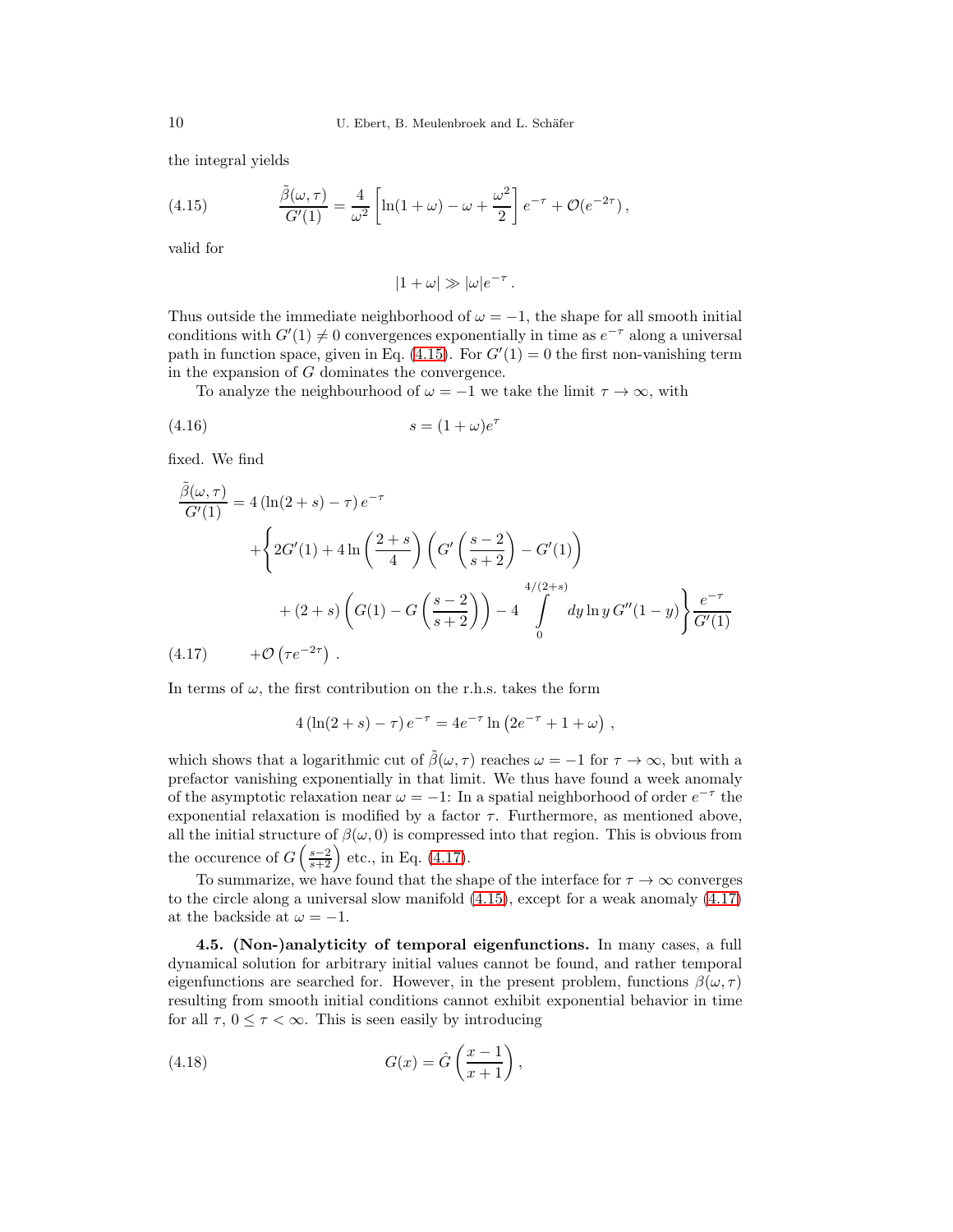writing  $G(\zeta)$  in the equivialent form

(4.19) 
$$
G\left(\frac{\omega+T}{1+\omega T}\right) = \hat{G}\left(\frac{\omega-1}{\omega+1}e^{-\tau}\right),
$$

and substituting this form into Eq. [\(4.4\)](#page-7-0). Postulating strict exponential time behavior  $\beta \sim e^{-\lambda \tau}$  one finds

(4.20) 
$$
\beta(\omega,\tau) \propto e^{\lambda \tau} \beta_{\lambda}(\omega), \qquad \beta_{\lambda}(\omega) = \int_{0}^{1} d\rho \rho \left(\frac{\omega \rho - 1}{\omega \rho + 1}\right)^{\lambda}.
$$

Any eigenfunction  $\beta_{\lambda}(\omega, 0)$  with  $\lambda \neq 0$  clearly is singular either at  $\omega = +1$ , or at  $\omega = -1$ , or at both points. It therefore conflicts with smooth initial conditions. On the other hand, omitting a neighbourhood of  $\omega = -1$ , eigenfunctions exist for all  $-\lambda \in \mathbf{N}_0.$ 

4.6. Completeness of the eigenfunctions near  $\omega = 1$ . In some neighborhood of  $\omega = 1$ , we even can show that any regular solution  $\beta(\omega, \tau)$  can be expanded in terms of the 'eigenfunctions'  $\beta_{-n}(\omega)$ ,  $n \in \mathbb{N}_0$ . This results from the Taylor expansion

<span id="page-10-0"></span>(4.21) 
$$
\hat{G}(y) = \sum_{n=0}^{\infty} \hat{g}_n y^n,
$$

which by assumption converges in a disk of radius  $\hat{r} > 0$ : Rewriting Eq. [\(4.4\)](#page-7-0) as

(4.22) 
$$
\beta(\omega,\tau) = \int_0^1 \frac{x \, dx}{\omega^2} \, G\left(\frac{x+T}{1+xT}\right) - \int_\omega^1 \frac{x \, dx}{\omega^2} \, G\left(\frac{x+T}{1+xT}\right)
$$

$$
= \frac{M(T)}{\omega^2} - \sum_{n=0}^\infty \hat{g}_n \, e^{-n\tau} \int_\omega^1 \frac{x \, dx}{\omega^2} \, \left(\frac{1-x}{1+x}\right)^n
$$

and  $\beta_{-n}(\omega)$  in a similar form as

(4.23) 
$$
\beta_{-n}(\omega) = \frac{M_n}{\omega^2} - \int_{\omega}^1 \frac{x \, dx}{\omega^2} \left(\frac{1-x}{1+x}\right)^n,
$$

we find

(4.24) 
$$
\beta(\omega,\tau) = \frac{M(T)}{\omega^2} + \sum_{n=0}^{\infty} \hat{g}_n \left[ \beta_{-n}(\omega) - \frac{M_n}{\omega^2} \right] e^{-n\tau}.
$$

Provided  $e^{-\tau} < \hat{r}$ , we can separate the sum into the contribution  $\propto 1/\omega^2$  and the rest. Since both  $\beta(\omega, \tau)$  and the  $\beta_{-n}(\omega)$  are regular at  $\omega = 0$ , the contributions  $\propto 1/\omega^2$ have to cancel, which yields the final result

(4.25) 
$$
\beta(\omega,\tau) = \sum_{n=0}^{\infty} \hat{g}_n \ \beta_{-n}(\omega) \ e^{-n\tau}.
$$

This result is valid for  $e^{-\tau} < \hat{r}$  in the disk

<span id="page-10-1"></span>
$$
\left|\frac{1-\omega}{1+\omega}\right|e^{-\tau} < \hat{r}.
$$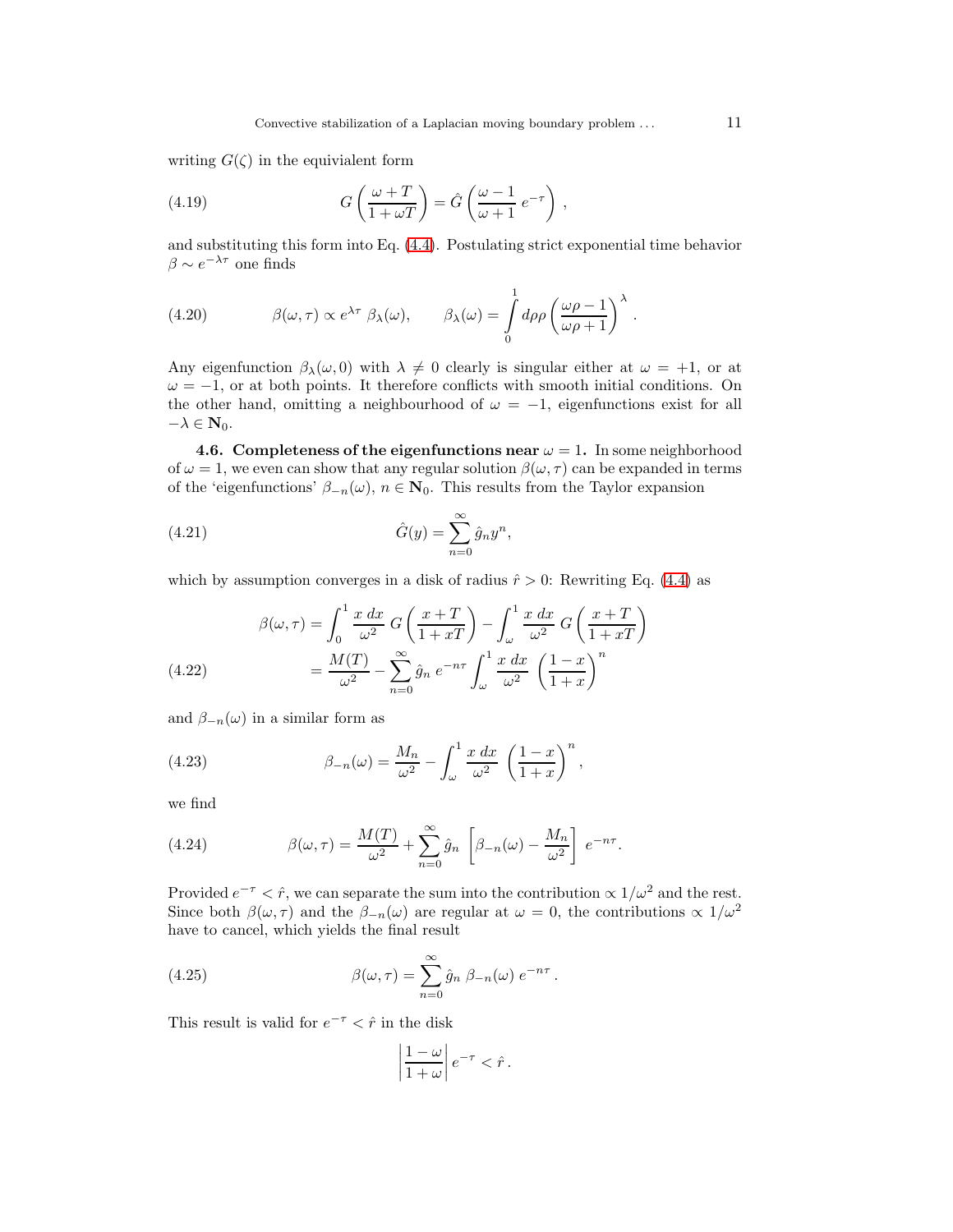

FIG. 4.1.  $\tilde{\beta}(e^{i\alpha}, \tau)$  from Eq. [\(4.27\)](#page-11-0) for  $\alpha = 0$  as a function of subtracted time  $\theta = \tau - \ln 2k$ .

It generalizes the asymptotic result [\(4.15\)](#page-9-0). Indeed, the universal shape relaxation found in [\(4.15\)](#page-9-0) together with the center of mass relaxation [\(4.11\)](#page-8-1) precisely follow the slowest eigenfunction from [\(4.21\)](#page-10-0) with  $\lambda = -n = -1$ . Furthermore this result shows that the range of validity of the expansion [\(4.25\)](#page-10-1) increases with  $\tau$  and asymptotically covers the whole complex plane except for the special point  $\omega = -1$ .

4.7. Intermediate temporal growth and coupling of Fourier modes. Having found that the space of regular functions does not allow for strictly exponential time behavior, we now consider the typical time variation of smooth perturbations. Before the exponential relaxation sets in, such perturbations typically will grow, and this growth can be quite dramatic. As an illustration we consider a perturbation defined by

$$
G(\omega) = \omega^k, \quad k \gg 1,
$$

corresponding to initial conditions

(4.26) 
$$
\beta(\omega,0) = \frac{\omega^k}{k+2}.
$$

For  $T = 1 - e^{-\theta}/k$ , corresponding to times  $\tau = \theta + \ln(2k) + \mathcal{O}(1/k)$ , we can write

$$
G\left(\frac{\omega+T}{1+\omega T}\right) = \left(\frac{1-\frac{e^{-\theta}}{1+\omega k}}{1-\frac{\omega e^{-\theta}}{1+\omega k}}\right)^k = \exp\left[-e^{-\theta}\frac{1-\omega}{1+\omega}\right]\left(1+\mathcal{O}\left(\frac{1}{k}\right)\right),\,
$$

where we again excluded some neighborhood of  $\omega = -1$ . Substituting this expression into Eq. [\(4.13\)](#page-8-2) we find on the unit circle  $\omega = e^{i\alpha}$ :

<span id="page-11-0"></span>(4.27) 
$$
\tilde{\beta}(e^{i\alpha}, \tau) = \int_{0}^{1} d\rho \rho \exp\left[-e^{-\theta} \frac{1-\rho^2 - 2i\rho \sin \alpha}{1+\rho^2 + 2\rho \cos \alpha}\right] - \frac{1}{2} \exp\left[-e^{-\theta}\right] + \mathcal{O}\left(\frac{1}{k}\right).
$$

Figure [4.1](#page-14-0) shows this function, evaluated at  $\alpha = 0$  ( $\omega = 1$ ). The behavior is quite peculiar. Up to times of order  $\ln k$  the perturbation stays of order  $1/k \ll 1$ , then it increases roughly exponentially up to values of order 1, and finally it decreases again exponentially, approaching the slow manifold  $(4.15)$ . Thus for very large k the initial perturbation  $\beta(\omega, 0) \sim 1/k$  in some time interval can be amplified by a factor of order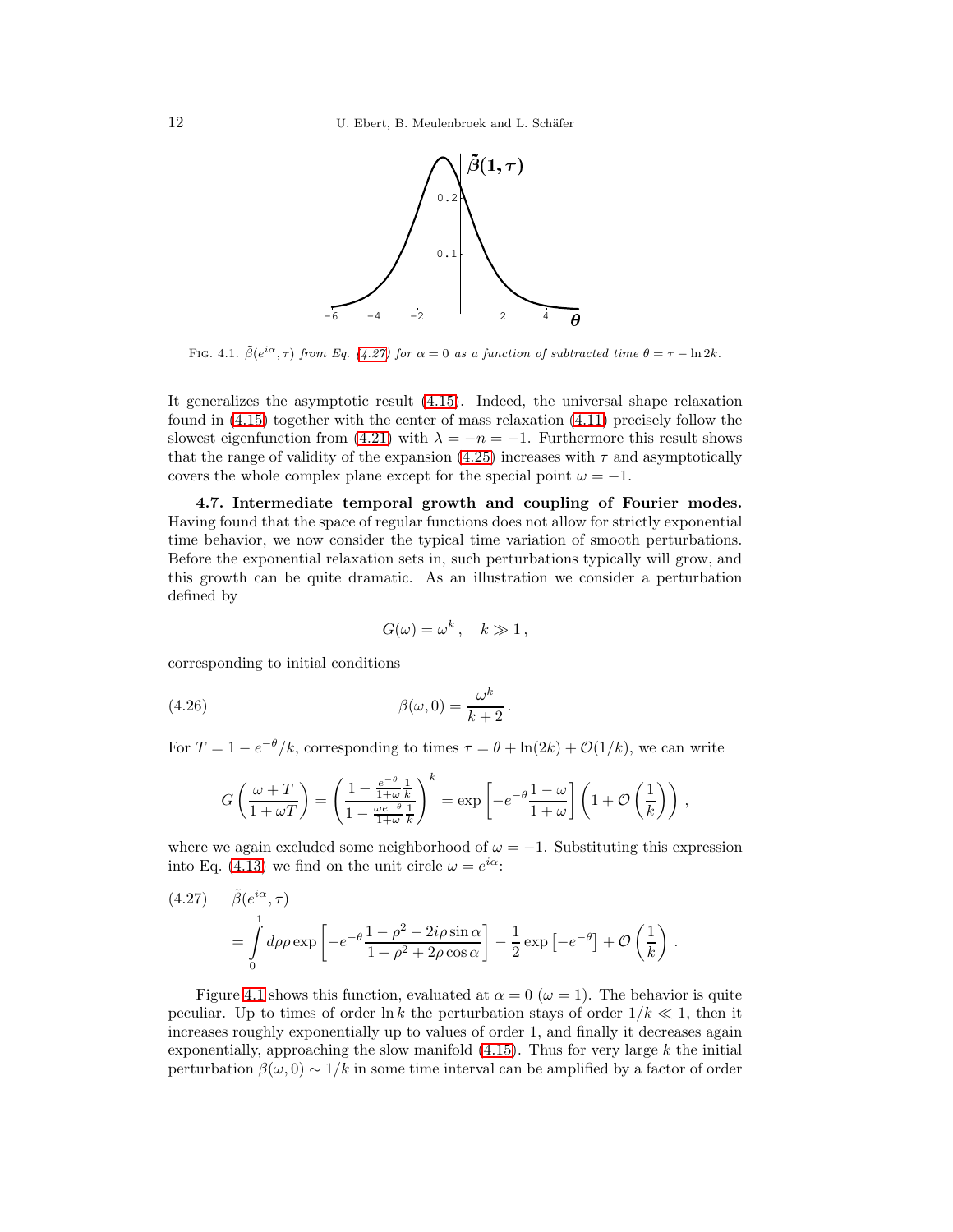$k$ , and Eq. [\(4.27\)](#page-11-0) shows that the leading behavior in that time interval is independent of k.

<span id="page-12-3"></span>Closer analysis shows that in terms of a formal Fourier expansion

(4.28) 
$$
\tilde{\beta}(e^{i\alpha}, \tau) = \sum_{n=1}^{\infty} a_n(\tau) e^{in\alpha},
$$

the amplification is carried by the low modes,  $n = \mathcal{O}(1)$ . As will be illustrated by an explicit example below, cf. figure  $5.2b$ , in such a mode representation the time evolution feeds the strength of the perturbation sucessively into lower and lower modes. This is equivalent to the observation that the automorphism  $e^{i\alpha} \to \zeta(e^{i\alpha}, T)$  drives all the perturbative structure towards  $\alpha = \pi$  and smoothens the remainder of the interface. Note, however, that starting with a perturbation  $\sim \omega^k$  in the course of time also modes  $n > k$  are (weakly) populated to build up a complicated structure near  $\omega = -1$ . We recall that for the unregularized model  $\epsilon = 0$ , the time evolution of a perturbation  $\propto \omega^k$  populates only modes  $k \leq n$  [\[4\]](#page-18-3).

<span id="page-12-0"></span>4.8. Motion of the zeros of  $\partial_{\omega} f$  and cusps. So far we have shown that the propagating circle is linearily stable, i.e., we implicitly considered perturbations of infinitesimal strength  $\eta$ . The full nonlinear evolution of a finite perturbation is beyond the scope of this paper. Still, it clearly is a question of practical interest, whether a finite perturbation evolving under the linearized dynamics, for all times satisfies the assumptions underlying the conformal mapping approach. For the mapping to stay conformal, all the zeros of  $\partial_{\omega} f(\omega, \tau)$  must stay outside the unit circle. We thus here analyze the roots of the equation

<span id="page-12-1"></span>(4.29) 
$$
0 = \partial_{\omega} f(\omega, \tau) = -\frac{1}{\omega^2} + \eta \partial_{\omega} \beta(\omega, \tau).
$$

Using Eqs.  $(4.3)$ ,  $(4.4)$ , we can rewrite this equation as

(4.30) 
$$
2\eta \int_{0}^{1} d\rho \rho \left[ G\left(\frac{\omega + T}{1 + \omega T}\right) - G\left(\frac{\rho \omega + T}{1 + \rho \omega T}\right) \right] = \frac{1}{\omega}.
$$

With our normalization [\(4.7\)](#page-7-3) of G, for all  $\omega$  in the closed unit disk the l.h.s. of this equation is bounded by  $2|\eta|$ . We conclude that the bound

$$
(4.31)\qquad \qquad |\eta| < \frac{1}{2}
$$

guarantees that within the framework of first order perturbation theory the mapping stays conformal for all times. We now will show that this bound in general cannot be improved.

For  $\tau \to \infty$ , zeros of  $\partial_{\omega} f(\omega, \tau)$  reach  $\omega = -1$ , which is a consequence of the fact that in this limit an infinitesimally small neighborhood of  $\omega = -1$  under the mapping  $\omega \rightarrow \zeta$  is mapped essentially on the whole complex plane. We now analyze this limit for the simple example  $G(\omega) = \omega$ . Substituting this form into the asymptotic behavior  $(4.17)$  and using the definition  $(4.16)$  of s, we find

<span id="page-12-2"></span>
$$
\partial_{\omega}\beta = \frac{4}{2+s} + \mathcal{O}(\tau e^{-\tau}).
$$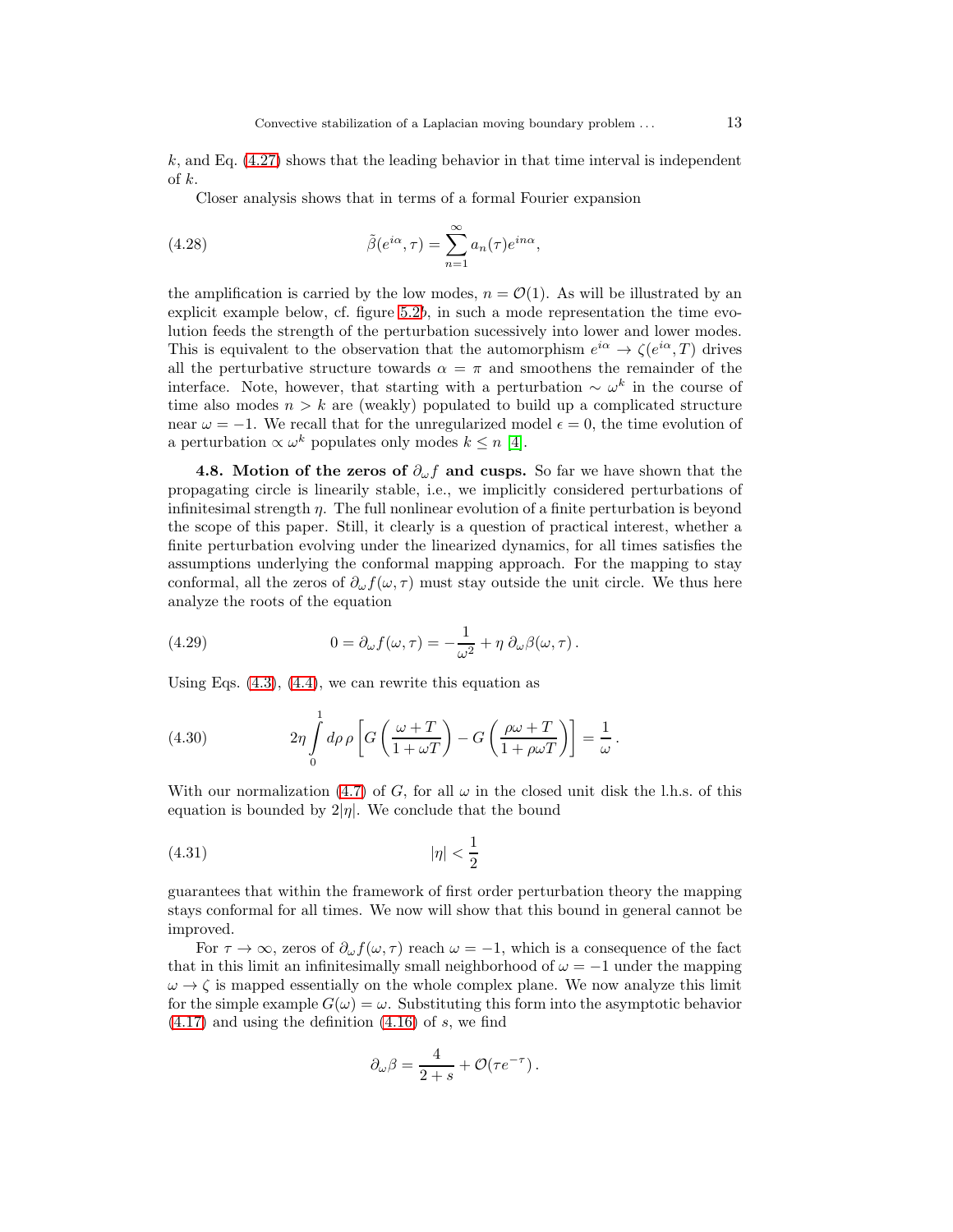Eq. [\(4.29\)](#page-12-1) reduces to  $s = 4\eta - 2$ , showing that a zero  $\omega_0$  of  $\partial_\omega f(\omega, \tau)$  approaches  $\omega = -1$  as

$$
\omega_0 = -1 + (4\eta - 2)e^{-\tau}.
$$

For  $\omega_0$  to come from outside the unit circle we clearly must have

$$
\Re[\eta] < \frac{1}{2} \, .
$$

To get some feeling for the estimate [\(4.31\)](#page-12-2), we note that for  $G(\omega) = \omega^k$  the map initially (for  $\tau = 0$ ) is conformal provided  $|\eta| < 1 + 2/k$ . We conclude that under the linearized dynamics a large part of smooth initial conditions relaxes to the circle.

In all the discussion of this section we have assumed the initial boundary to be smooth, so that all derivatives  $\partial_{\omega}^{n}G(\omega)$  exist on the boundary  $|\omega|=1$ . Inspecting the results it is obvious that this assumption can be considerably relaxed, since only those derivatives which show up explicitly, have to exist. Thus, for exponential relaxation [\(4.15\)](#page-9-0) outside the neigborhood of  $\omega = -1$  to prevail, the existence of  $\partial_{\omega}G(\omega)$  is sufficient, which amounts to the condition that the curvature of the initial boundary is well defined. For the circle to be linearly stable, Eq. [\(4.14\)](#page-8-3), it is sufficient that  $G(e^{i\alpha})$ is bounded and continuous, which implies that the boundary has a well defined slope.

If the initial boundary shows a cusp, the time evolution sensitively depends on the details. If the cusp is found in forward direction, so that  $G(\omega)$  diverges for  $\omega \to 1$ , the streamer will be strongly accelerated. In a related model [\[12\]](#page-18-12), such an effect has been pointed out before. Furthermore the shape will not relax to a circle, and the conformal map will presumably break down at finite time. If the cusp does not affect the analyticity of  $G(\omega)$  near  $\omega = 1$ , it is convected towards the back and broadened, whereas the front of the streamer approaches the circular shape. Still, however, conformality of the map may break down at finite time.

<span id="page-13-0"></span>**5. Explicit examples for**  $\epsilon = 1$ . We here illustrate the general results by some examples.

5.1. The evolution of Fourier perturbations. We first consider perturbations of the form

(5.1) 
$$
\beta^{[k]}(\omega,0) = \frac{\omega^k}{k+2}, \quad \text{i.e. } G(\omega) = \omega^k.
$$

The integral [\(4.4\)](#page-7-0) is easily evaluated to yield

$$
\beta^{[k]}(\omega,\tau) = \frac{1}{2\omega^2 T^2} \left\{ T^k + ((T\omega)^2 - 1) \zeta^k + K\left(1 - T^2\right) \left[ T^k - (\omega T + 1)\zeta^k + \frac{1 + k + T^2(1 - k)}{T^k} + \frac{1 + k + T^2(1 - k)}{T^k} \right] \right\},\,
$$
\n(5.2)

where  $T = T(\tau)$  and  $\zeta = \zeta(\omega, T(\tau))$  are given by Eqs. [\(3.9\)](#page-6-2), or [\(3.10\)](#page-6-0), respectively. In figure [5.1](#page-14-0) we have plotted snapshots of the resulting motion of the interface, determined as

(5.3) 
$$
z = x + iy = \frac{1}{\omega} + \tau + \eta \beta^{[k]}(\omega, \tau), \quad \omega = e^{i\alpha}, \quad 0 \le \alpha \le 2\pi.
$$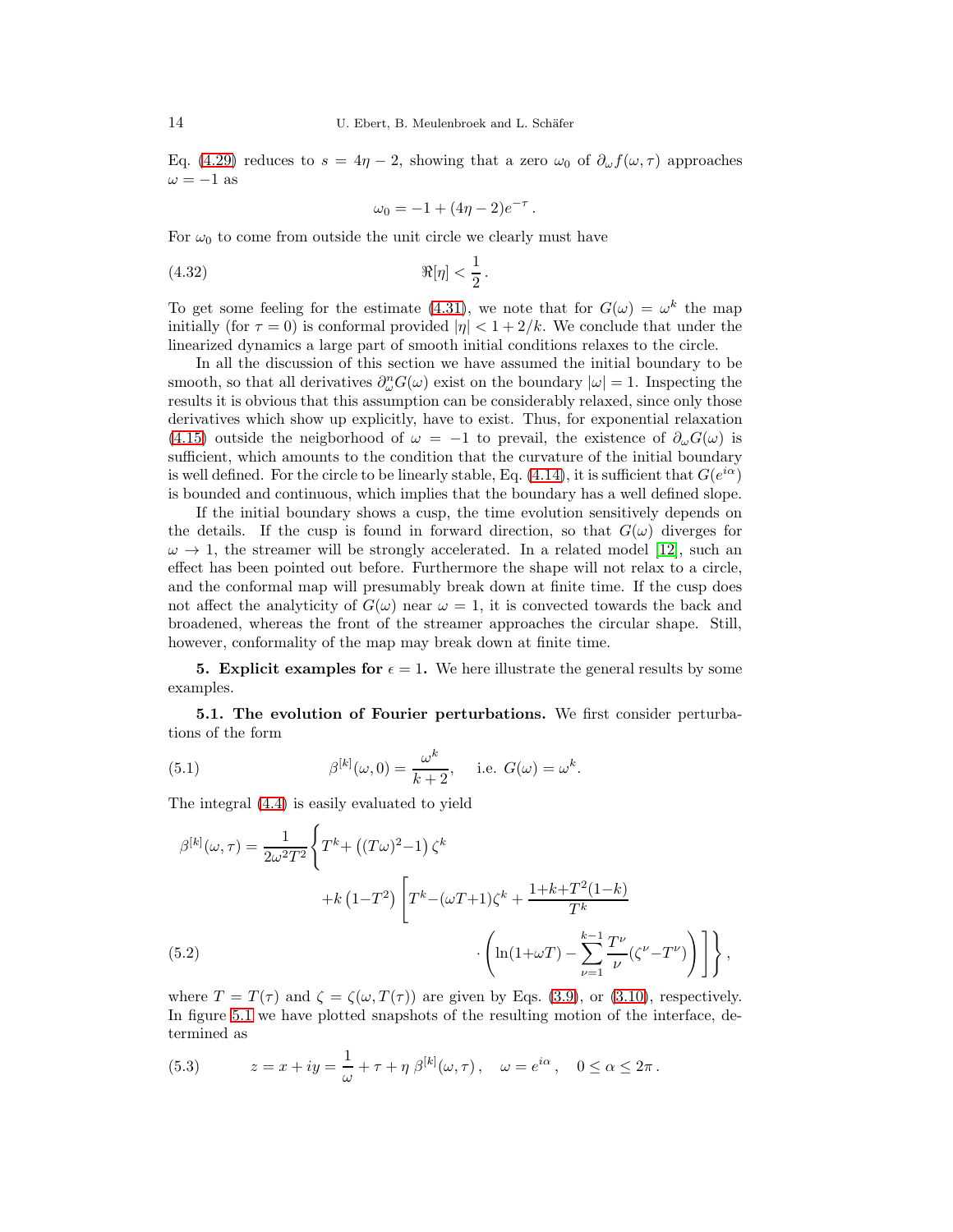

<span id="page-14-0"></span>FIG. 5.1. Snapshots of the evolution of the streamer for  $k = 2$  (left column) and  $k = 10$  (right column) at the indicated instants of time. The solid lines represent the perturbed interfaces. The gray disks move with the center of mass velocity [\(5.4\)](#page-14-1) of the perturbed circles. One gray disk has been omitted for clarity. See the text for further discussion.

The direction of motion, i.e. the positive x-direction, is downwards. Together with the moving interface we show the unperturbed circular streamer at different times as gray disks with the center moving according to

<span id="page-14-1"></span>(5.4) 
$$
z_{\text{cm}}(\tau) = \tau + \frac{\eta}{2} G(T(\tau)) = \tau + \frac{\eta}{2} \tanh^{k} \frac{\tau}{2},
$$

as predicted for the center of mass motion for the perturbed streamer in Eq. [\(4.10\)](#page-8-1).

In figure [5.1](#page-14-0) we perturbed the circle by  $\eta \beta^{[k]}$ ,  $k = 2$  or  $k = 10$ , using the same parameter  $\eta = 0.6e^{i\pi/4}$  in both cases. The starting position for  $k = 10$  is shifted relative to that for  $k = 2$  by a distance corresponding to  $\Delta \tau = \ln 5$ . As discussed below Eq. [\(4.27\)](#page-11-0), for  $1 \ll k_1 < k_2$  we expect

$$
\beta^{[k_1]}(\omega,\tau) \approx \beta^{[k_2]}(\omega,\tau + \ln(k_2/k_1)).
$$

Figure [5.1](#page-14-0) illustrates that such a 'universality' for the gross structure holds down to very small k. (Of course the choice of differing values of  $\eta$  would distort the figures and mask this feature.) Basically during time evolution the initial maximum closest to the forward direction is smeared out and builds up the asymptotic circle, whereas all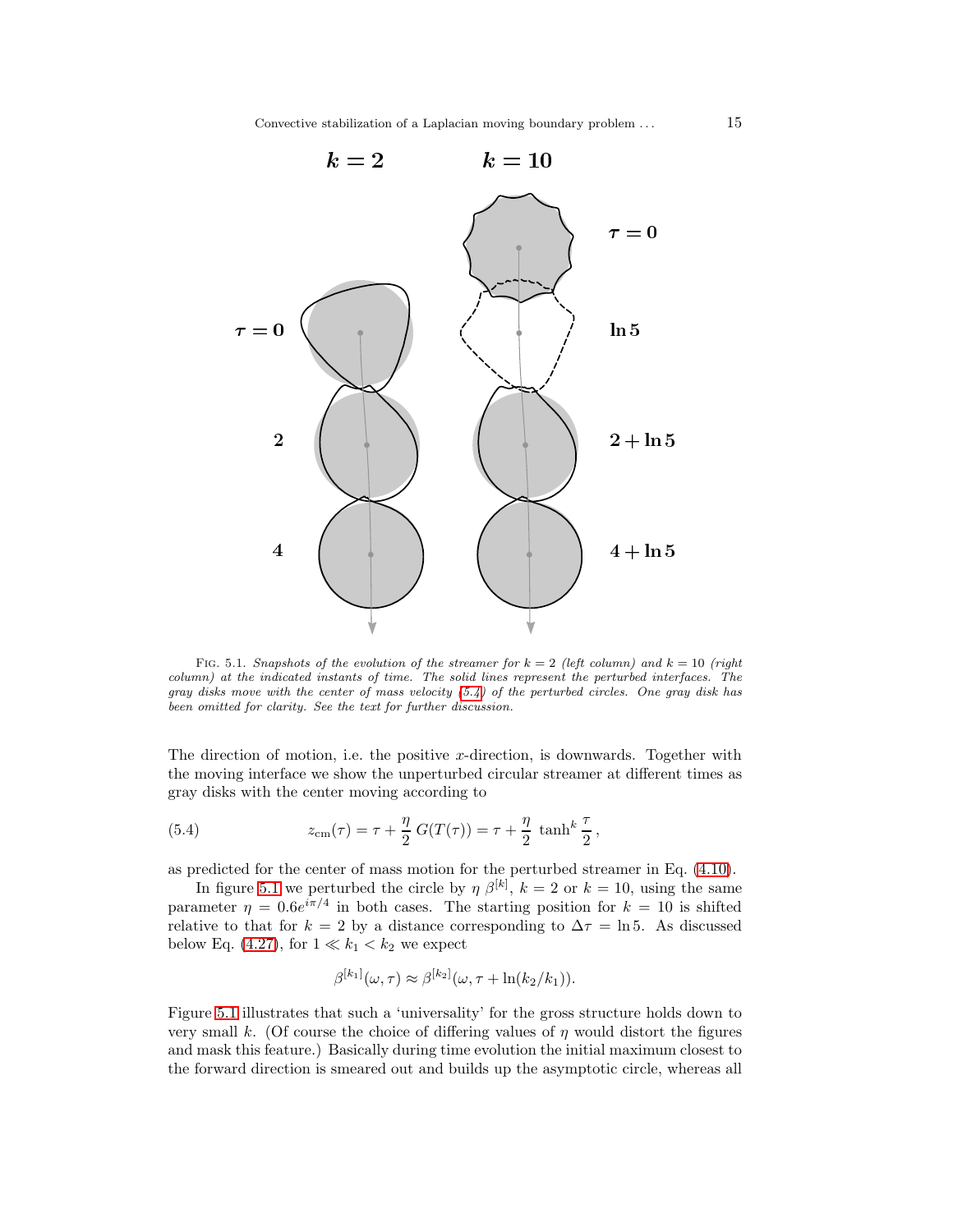

<span id="page-15-0"></span>FIG. 5.2. a) Magnified plot of the backside of the streamer for  $k = 10$ ,  $\eta = 0.6 e^{i\pi/4}$  (as in the right column of figure [5.1\)](#page-14-0) for the  $\tau$  values given. The overall motion is subtracted. We observe the compression of the fine structure and the intermediate growth of the perturbation. Asymptotically for  $\tau \to \infty$ , the structure converges to the gray circle. In the comoving frame, the gray dot marks  $x + iy = -1$  which is the point to which the structure finally is contracted. Note that the scale of x is stretched compared to that of y, and that the figure is turned relative to figure [5.1.](#page-14-0)

b) The amplitudes  $a_n$  as in Eq. [\(4.28\)](#page-12-3) as a function of T for  $k = 10$ ; the values of n are given.



<span id="page-15-1"></span>FIG. 5.3. Motion of the zeros of  $\partial_{\omega} f$  in the  $\omega$ -plane for  $k = 2$  and  $\eta = 0.6 e^{i\pi/4}$  (as in the left column of figure [5.1\)](#page-14-0). The dots give the position for  $\tau = 0, 1, 2$ . The horizontal line is the cut for  $\tau = 2.51$ , where one zero enters the second sheet (broken curve). The unit disk is also shown.

other structures are compressed at the backside. For  $k = 10$  the complicated structure at the back is magnified in figure  $5.2a$ . Figure  $5.2b$  shows the time dependence of the coefficients  $a_n$  of the low modes  $e^{in\alpha}$  in the expansion [\(4.28\)](#page-12-3), again for  $k = 10$ . It illustrates how the strength of the perturbation cascades downwards in  $n$  and increases in time, until it completely is absorbed into the lowest mode, i.e., the overall shift of the circle. We should recall, however, that also modes  $n > k$  are weakly populated to build up the structure at the back.

For  $k = 2$ , figure [5.3](#page-15-1) shows the motion of the zeros of  $\partial_{\omega} f(\omega, \tau)$  in the complex  $\omega$ -plane, as discussed in section [4.8.](#page-12-0) It corresponds to the  $k = 2$  part of figure [5.1.](#page-14-0) Two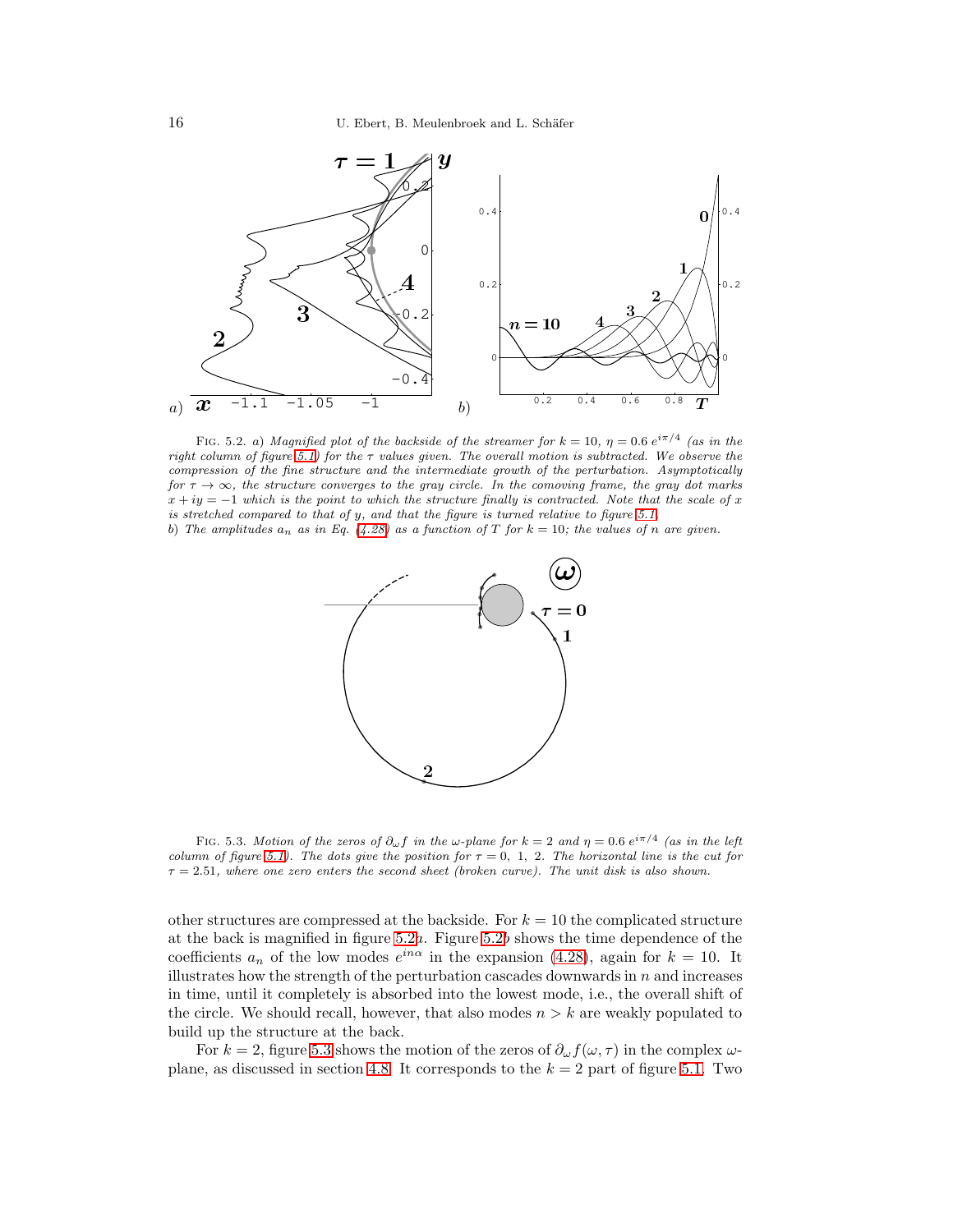zeros, which initially are close to the backside of the unit circle, for  $\tau \to \infty$  approach  $\omega = -1$ . They clearly are associated with the two maxima that in the comoving frame are convected towards  $z = x + iy = -1$ . The third zero, originally found close to  $\omega = +1$ , after a large excursion leaves the physical sheet at time  $\tau \simeq 2.51$ . The logarithmic cut is on the negative axes, with the branchpoint  $\omega_{\rm bp} = -1/T(\tau)$  reaching  $\omega = -1$  for  $\tau \to \infty$ .

5.2. The evolution of localized perturbations. We finally consider some more localized perturbation, defined by

(5.5) 
$$
G(\omega) = \frac{(1 - \gamma)e^{i\alpha_0}}{\omega - \gamma e^{i\alpha_0}}, \quad \gamma > 1,
$$

corresponding to an initial perturbation

(5.6) 
$$
\eta \beta(\omega, 0) = \eta \frac{(1 - \gamma)\gamma}{\omega^2} e^{2i\alpha_0} \left[ \ln \left( 1 - \frac{\omega}{\gamma} e^{-i\alpha_0} \right) - \frac{\omega}{\gamma} e^{-i\alpha_0} \right].
$$

The result for  $\beta(\omega, \tau)$  reads

$$
(5.7) \ \beta(\omega,\tau) = \frac{(\gamma - 1)e^{i\alpha_0}}{\gamma e^{-i\alpha_0} - T(\tau)} \left\{ \frac{T(\tau)}{2b(\tau)} - \left(1 - \frac{T(\tau)}{b(\tau)}\right) \frac{\ln(1 + b(\tau)\omega) - b(\tau)\omega}{(b(\tau)\omega)^2} \right\} \ ,
$$

where

(5.8) 
$$
b(\tau) = \frac{1 - T(\tau)\gamma e^{i\alpha_0}}{T(\tau) - \gamma e^{i\alpha_0}}.
$$

We note that  $b(\tau) \to 1$  for  $T(\tau) \to 1$ , so that in the large time limit the logarithmic cut reaches  $\omega = -1$ . As discussed in the context of Eq. [\(4.17\)](#page-9-1), this is a generic feature of the present problem. Our choice of parameters  $\gamma = 1.1, \alpha_0 = -\pi/12, \eta = 1.5$ , almost produces a cusp in the initial condition: the only zero of  $\partial_{\omega} f(\omega, 0)$  is found at  $\omega_0 = 1.001 \exp(-0.243i)$ . This zero, however, is driven away from the unit circle and leaves the physical sheet. Another zero that entered the physical sheet somewhat earlier, for  $\tau \to \infty$  reaches  $\omega = -1$ . Figure [5.4](#page-17-0)a shows snapshots of the time evolution of the perturbed interface in a representation like figure [5.1.](#page-14-0) It illustrates how the peak rapidly is smeared out and the interface becomes smooth. Figure [5.4](#page-17-0)b follows the evolution of the peak for short times and shows how it is convected and broadened.

We finally note that in the special case, where the initial peak strictly points in forward direction ( $\alpha_0 = 0$ ), convection cannot take place. The peak simply is broadened and vanishes, whereas some new peak shows up at the back for intermediate times.

We acknowledge helpful and motivating discussions with F. Brau, A. Doelman, J. Hulshof, H. Levine, L.P. Kadanoff, S. Tanveer and S. Thomae.

Appendix A. The limit  $\epsilon \to \infty$ .

<span id="page-16-0"></span>For  $\epsilon \to \infty$ , the PDE [\(3.7\)](#page-5-1) with the form [\(3.11\)](#page-6-1) of  $\mathcal{L}_{\epsilon}$  reduces to

(A.1) 
$$
\left(h(\zeta,T)\,\partial_{\zeta}+1\right)\partial_{T}\,\hat{\beta}(\zeta,T)=0, \qquad \text{where } \hat{\beta}(\zeta,T)\equiv\beta(\omega,\tau).
$$

Eq. [\(A.1\)](#page-16-0) allows for a large set of solutions obeying the same initial condition

$$
\beta(\omega,0) = \beta_0(\omega),
$$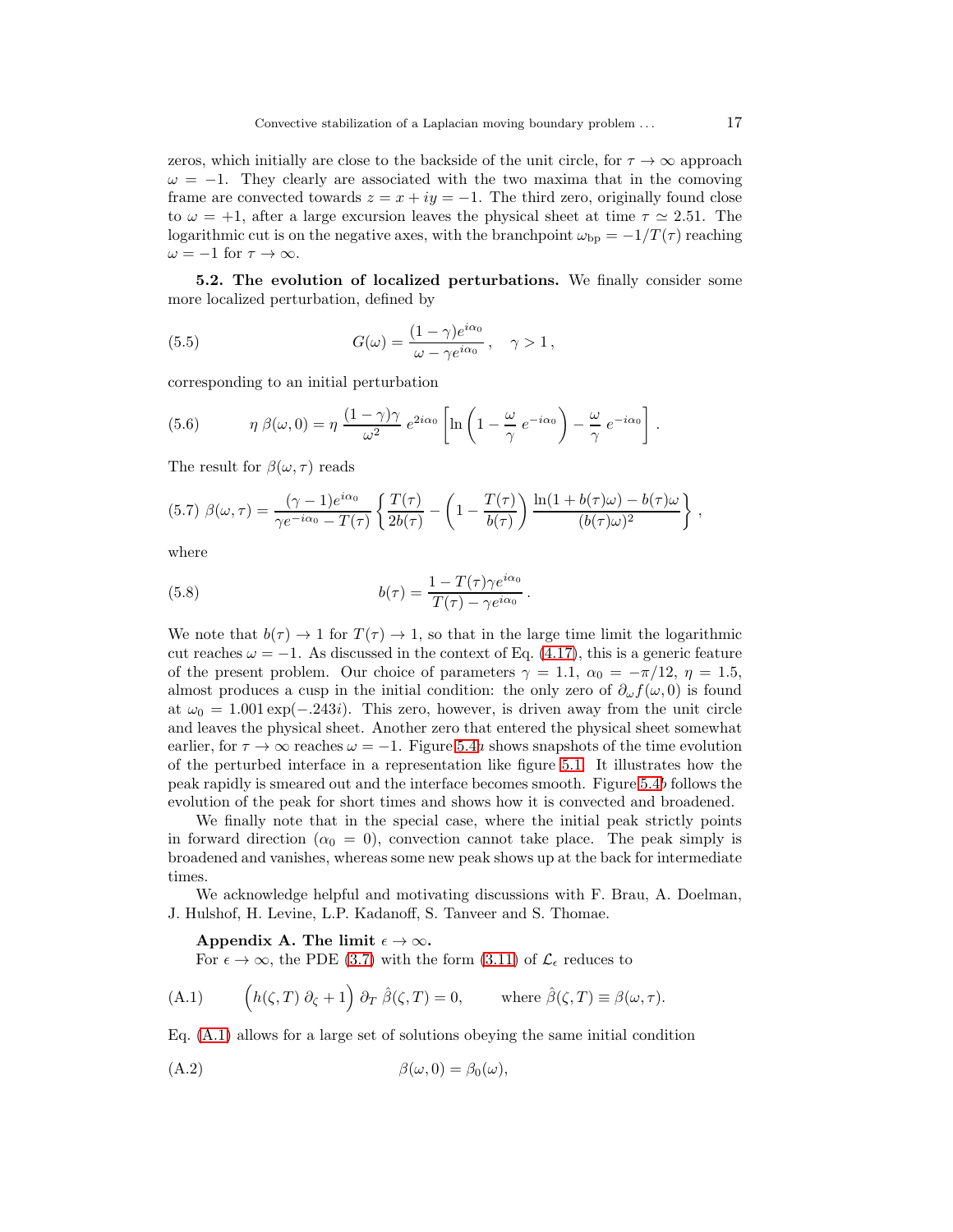

<span id="page-17-0"></span>FIG. 5.4. a) Time evolution of a localized perturbation as described in the text. b) Evolution of the initial peak for shorter times as indicated. The overall motion of the streamer is subtracted. A part of the asymptotic circle is shown in gray.

but imposing regularity on the unit disk  $\mathcal{U}_{\omega}$ , we single out the simple form

$$
\beta(\omega,\tau) = \beta_0(\zeta).
$$

Thus for  $\epsilon = \infty$ , the dynamics is simply given by the automorphisms  $\omega \longrightarrow \zeta(\omega, T)$ . This implies that  $\beta(\omega, \tau)$  is bounded uniformly in  $\tau$  as

(A.4) 
$$
\left| \beta(\omega, \tau) \right| \leq \max_{\omega \in \partial \mathcal{U}_{\omega}} \left| \beta_0(\omega) \right|,
$$

so that in contrast to the case  $\epsilon = 1$ , there is no intermediate growth of the perturbations.

The shift of the center of mass is given by  $(cf. Eq. (4.10))$  $(cf. Eq. (4.10))$  $(cf. Eq. (4.10))$ :

(A.5) 
$$
\beta(0,\tau) = \beta_0(T(\tau)) = \beta_0(1) - 2 \beta'_0(1) e^{-\tau} + \mathcal{O}(e^{-2\tau}),
$$

and except for the point  $\omega = -1$ , the shape again converges exponentially in time to the circle along the universal slow manifold

(A.6) 
$$
\beta(\omega,\tau) - \beta(0,\tau) = \beta'_0(1) \frac{4 \omega}{1+\omega} e^{-\tau} + \mathcal{O}(e^{-2\tau}),
$$

cf. Eq. [\(4.15\)](#page-9-0) for  $\epsilon = 1$ . Again the neighbourhood of  $\omega = 1$  for time  $\tau = 0$ , more precisely  $\beta_0(1)$  and  $\beta'_0(1)$ , determine the long time convergence. Since by assumption  $\beta_0(\omega)$  is analytical at  $\omega = 1$ , evidently an eigenfunction expansion in the sense of subsection [4.5](#page-9-3) exists.

The only major difference to the case  $\epsilon = 1$  concerns the point  $\omega = -1$ . Clearly,

$$
\beta(-1, \tau) \equiv \beta_0(-1)
$$

independently of  $\tau$ , and indeed for  $\tau \to \infty$  the conformality of the mapping breaks down in the neighbourhood of  $\omega = -1$  since  $\partial_{\omega}\beta(\omega, \tau)\big|_{\omega=-1}$  diverges.